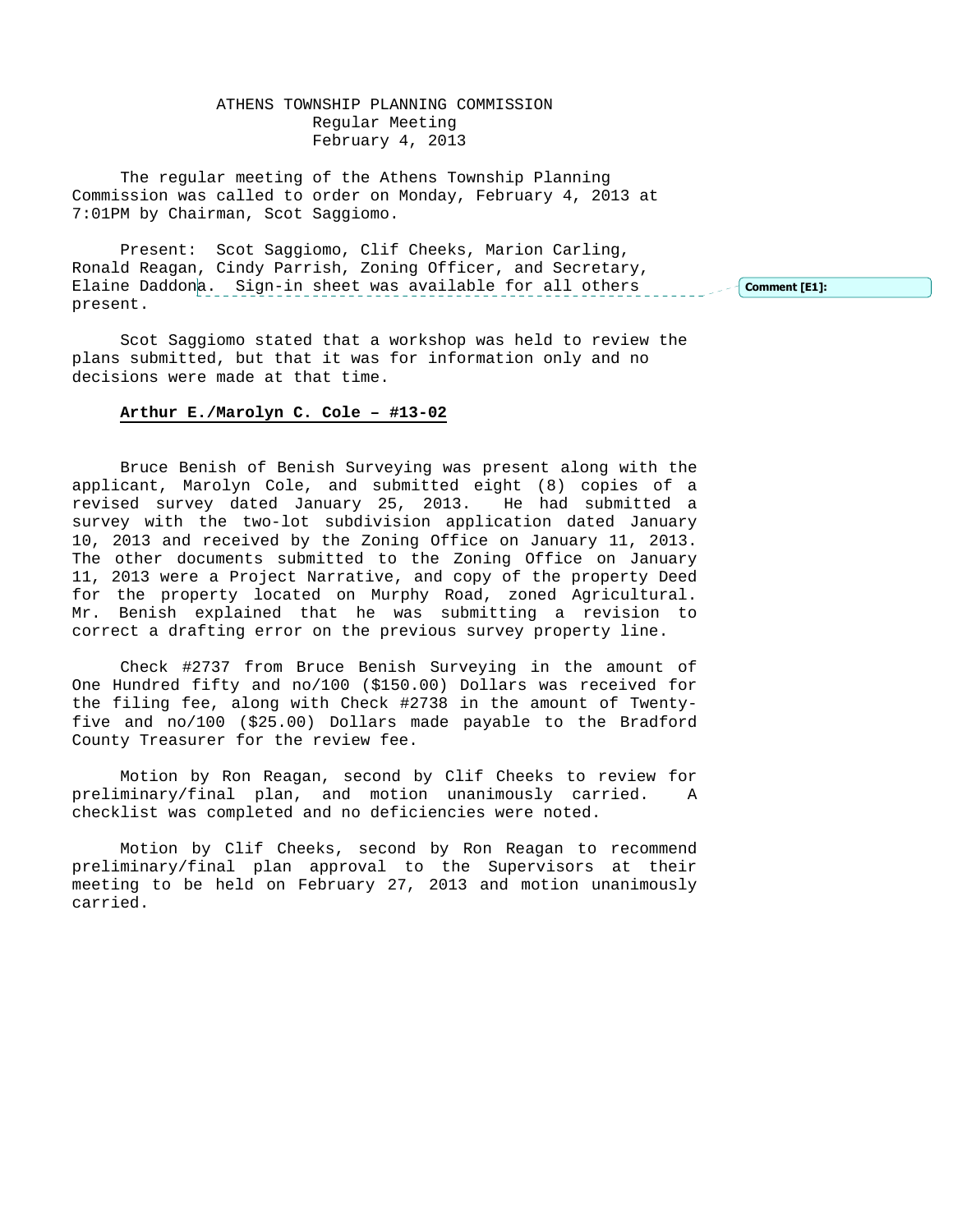Page 2 ATHENS TWP. PLANNING COMM'N February 4, 2013

**Lockhart Street Land Co. – Conditional Use Hearing review**

 Motion by Ron Reagan, second by Marion Carling to approve the Minutes of December 3, 2012 (regular meeting) as read, and motion unanimously carried.

 The meeting was adjourned at 7:25PM as there was no further business to discuss.

Regular Supervisors mtg. – January 30, 2013 – 7:00PM Regular Planning mtg. – February 4, 2013 – 7:00PM

Respectfully submitted,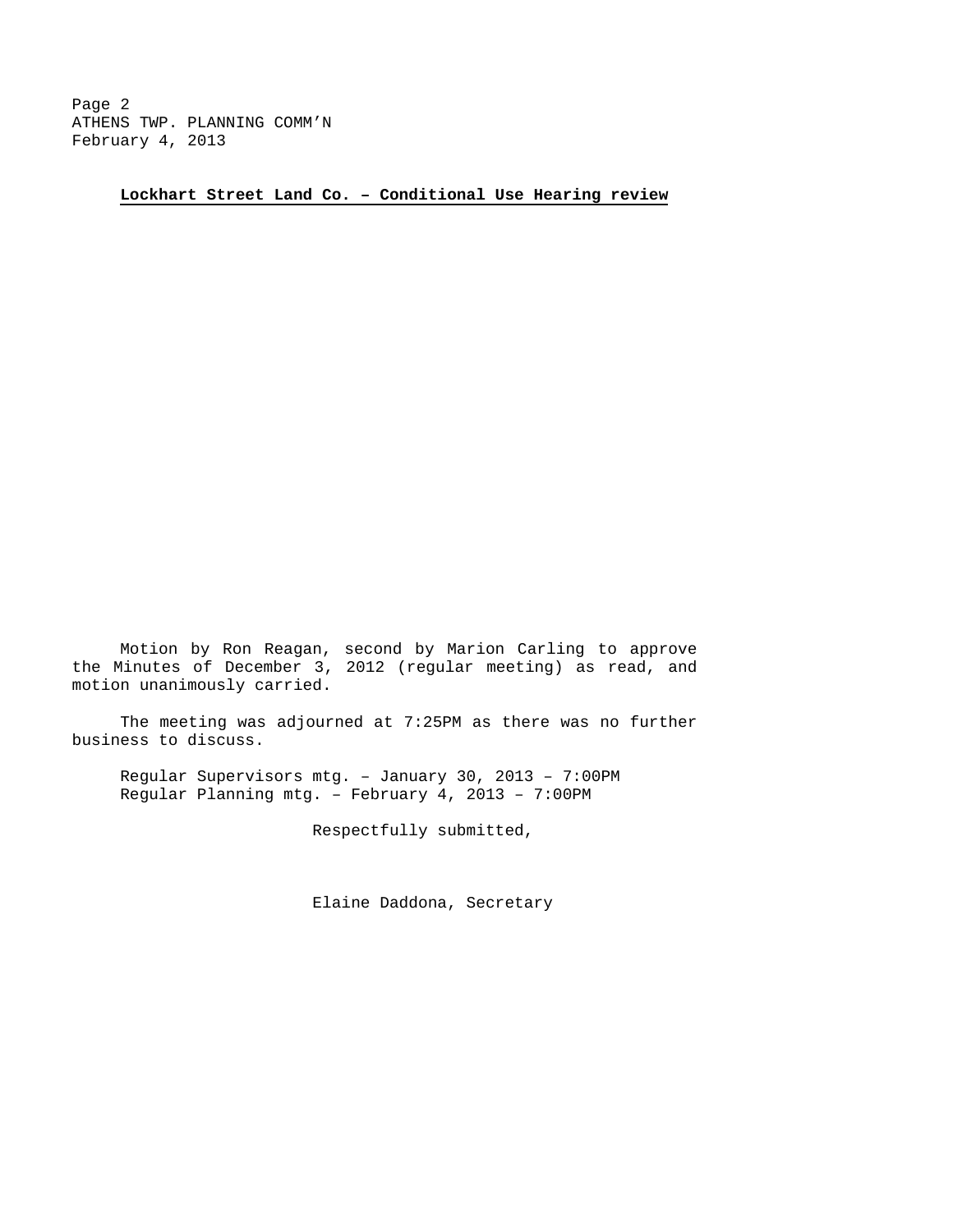# ATHENS TOWNSHIP PLANNING COMMISSION Regular Meeting February 4, 2013

The regular meeting of the Athens Township Planning Commission was called to order on Monday, February 4, 2013 at 7:01PM by Chairman, Scot Saggiomo.

Present: Scot Saggiomo, Clif Cheeks, Marion Carling, Ronald Reagan, Cindy Parrish, Zoning Officer, and Secretary, Elaine Daddona. Sign-in sheet was available for all others present. Comment [E1]:

Scot Saggiomo stated that a workshop was held to review the plans submitted, but that it was for information only and no decisions were made at that time.

## **Arthur E./Marolyn C. Cole – #13-02**

 Bruce Benish of Benish Surveying was present along with the applicant, Marolyn Cole, and submitted eight (8) copies of a revised survey dated January 25, 2013. He had submitted a survey with the two-lot subdivision application dated January 10, 2013 and received by the Zoning Office on January 11, 2013. Project Narrative states that the purpose of this subdivision is to subdivide a parcel of 34.00 acres into two lots. The subdivided parcel of 11 acres has been tested for an on-lot septic system for a residential site. The residual parcel will be 23 acres and contains a house, well and on-lot septic system. Surrounding properties are agricultural/residential. The other documents submitted to the Zoning Office on January 11, 2013 were a Project Narrative, and copy of the property Deed for the property located on Murphy Road, zoned Agricultural. Mr. Benish explained that he was submitting a revision to correct a drafting error on the previous survey property line.

 Check #2737 from Bruce Benish Surveying in the amount of One Hundred fifty and no/100 (\$150.00) Dollars was received for the filing fee, along with Check #2738 in the amount of Twentyfive and no/100 (\$25.00) Dollars made payable to the Bradford County Treasurer for the review fee.

 Motion by Ron Reagan, second by Clif Cheeks to review for preliminary/final plan, and motion unanimously carried. A checklist was completed and no deficiencies were noted.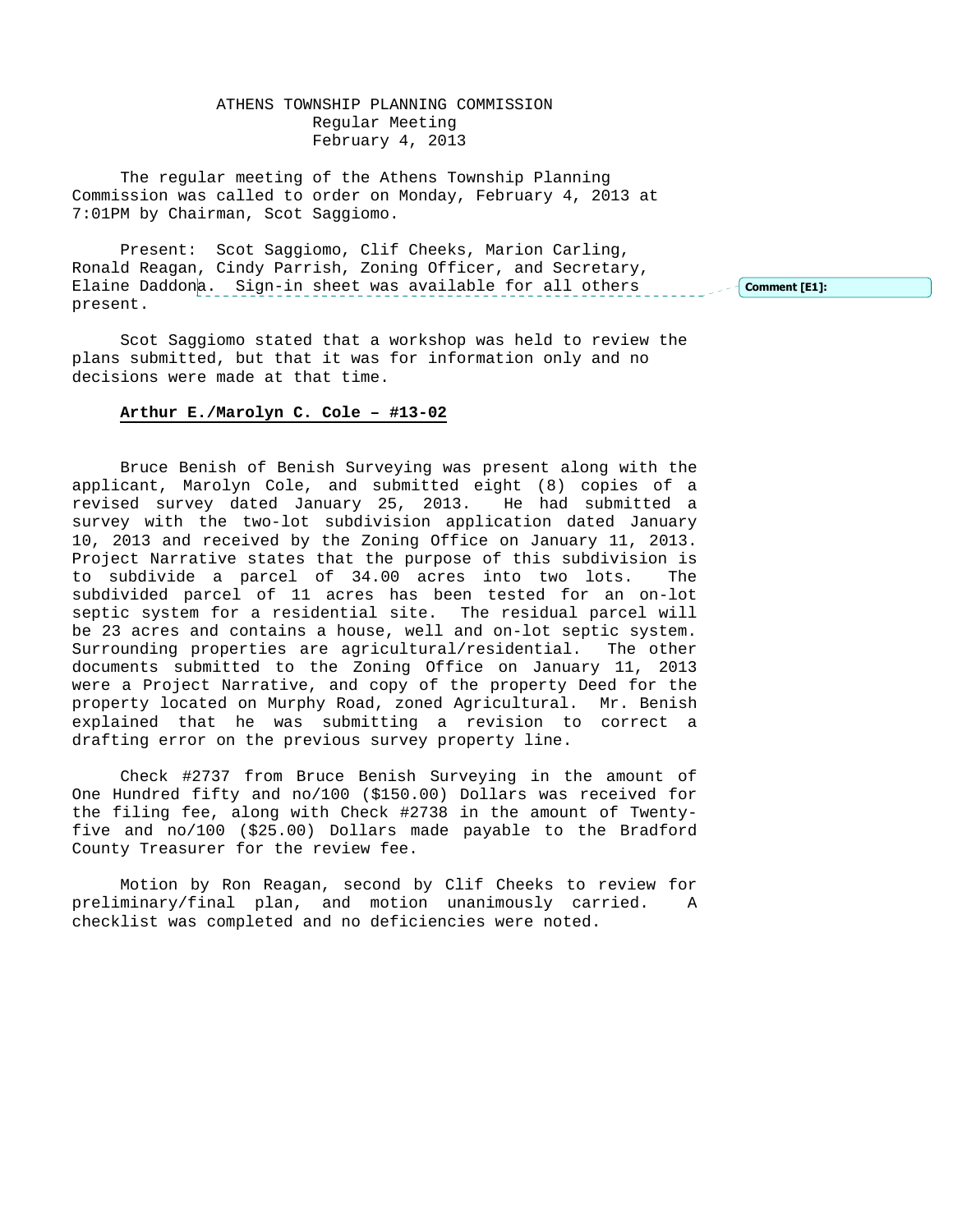Page 2 ATHENS TWP. PLANNING COMM'N February 4, 2013

 Motion by Clif Cheeks, second by Ron Reagan to recommend preliminary/final plan approval to the Supervisors at their meeting to be held on February 27, 2013 and motion unanimously carried.

# **Lockhart Street Land Co. LLC – Conditional Use Hearing review**

 A letter dated January 9, 2013 was received from the Athens Township Supervisors requesting a review and comments to a Conditional Use Hearing application from the Lockhart Street Land Company, LLC to construct a Senior Housing Project consisting of a 42-unit, 3-story apartment building and three duplexes located off West Lockhart Street. A hearing has been scheduled for March 6, 2013 at 6:30PM by the Supervisors.

 The Planning Commission had no adverse comment to the application as long as the developer is in compliance with the Athens Township Land Development process.

#### **Other**

 Chairman Scot Saggiomo had sent an e-mail correspondence to the Planning Commission members concerning a possible conflict with the December date for the Planning Commission meeting this year. The date for this meeting was changed to December 9, 2013 following discussion.

 Motion by Marion Carling, second by Ron Reagan to approve the Minutes of January 7, 2013 as read, and motion unanimously carried.

 The meeting was adjourned at 7:24PM as there was no further business to discuss.

Regular Supervisors mtg. – February 27, 2013 – 7:00PM Regular Planning mtg. – March 4, 2013 – 7:00PM

Respectfully submitted,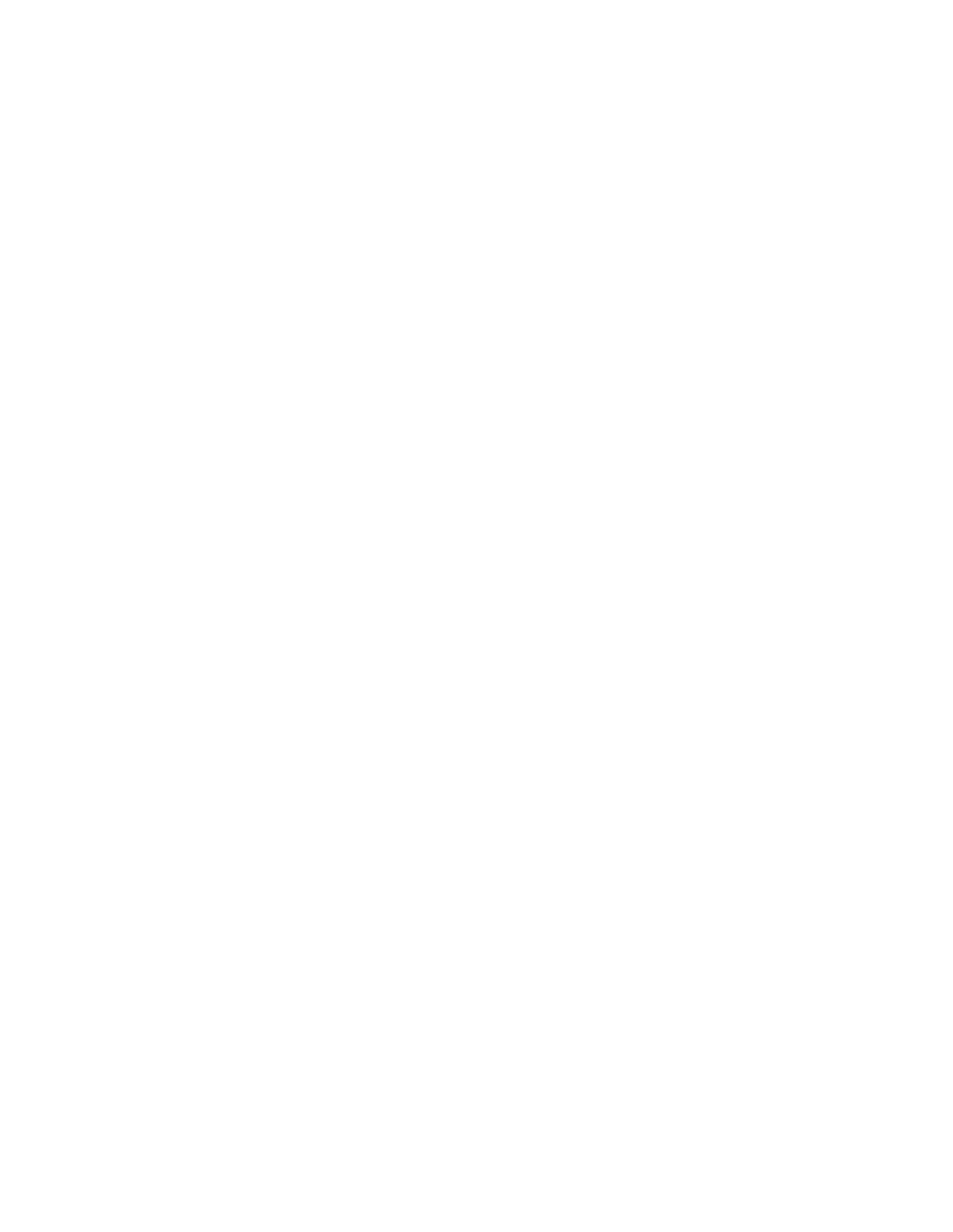ATHENS TOWNSHIP PLANNING COMMISSION Regular Meeting March 4, 2013

The regular meeting of the Athens Township Planning Commission was called to order on Monday, March 4, 2013 at 7:06PM by Vice Chairman, Clif Cheeks.

Present: Clif Cheeks, Marion Carling, Ronald Reagan, and Secretary, Elaine Daddona. Scot Saggiomo was unable to attend. Sign-in sheet was available for all others present.

 $\sim$  Comment [E1]:

#### **Wayne A./Betty J. Bump – #13-03**

 The applicants, Wayne and Betty Bump, were present along with Kevin Wheeler, and submitted eight (8) copies of a survey plan prepared by Butler Land Surveying, LLC dated January 23, 2013 and was received by the Zoning Office on February 1, 2013 for property located on Washington Street, zoned Residential. Also received was a copy of the property Deed, Narrative and Application for Review of a subdivision. Project Narrative states that the purpose of this subdivision is to subdivide a parcel of 16,600 square feet into two lots, Lot A is occupied by a shed and is to be a lot addition containing 1,600 square feet to adjoining land of Kevin and Alycia Wheeler which has a house served by public sewage disposal and water supply systems. The remaining lands of Lot #1 containing 15,000 square feet has a house served by public sewage disposal and water supply systems. The surrounding parcels in this area are generally used for residential purposes.

 Check #2354 from Kevin L. and Alycia M. Wheeler in the amount of One Hundred fifty and no/100 (\$150.00) Dollars was received on February 1, 2013 for the filing fee, along with Check #2353 in the amount of Twenty-five and no/100 (\$25.00) Dollars made payable to the Bradford County Treasurer for the review fee.

 Motion by Ron Reagan, second by Marion Carling to review for preliminary/final plan, and motion unanimously carried. A checklist was completed and no deficiencies were noted.

 Motion by Marion Carling, second by Ron Reagan to recommend preliminary/final plan approval to the Supervisors at their meeting to be held on March 27, 2013 and motion unanimously carried.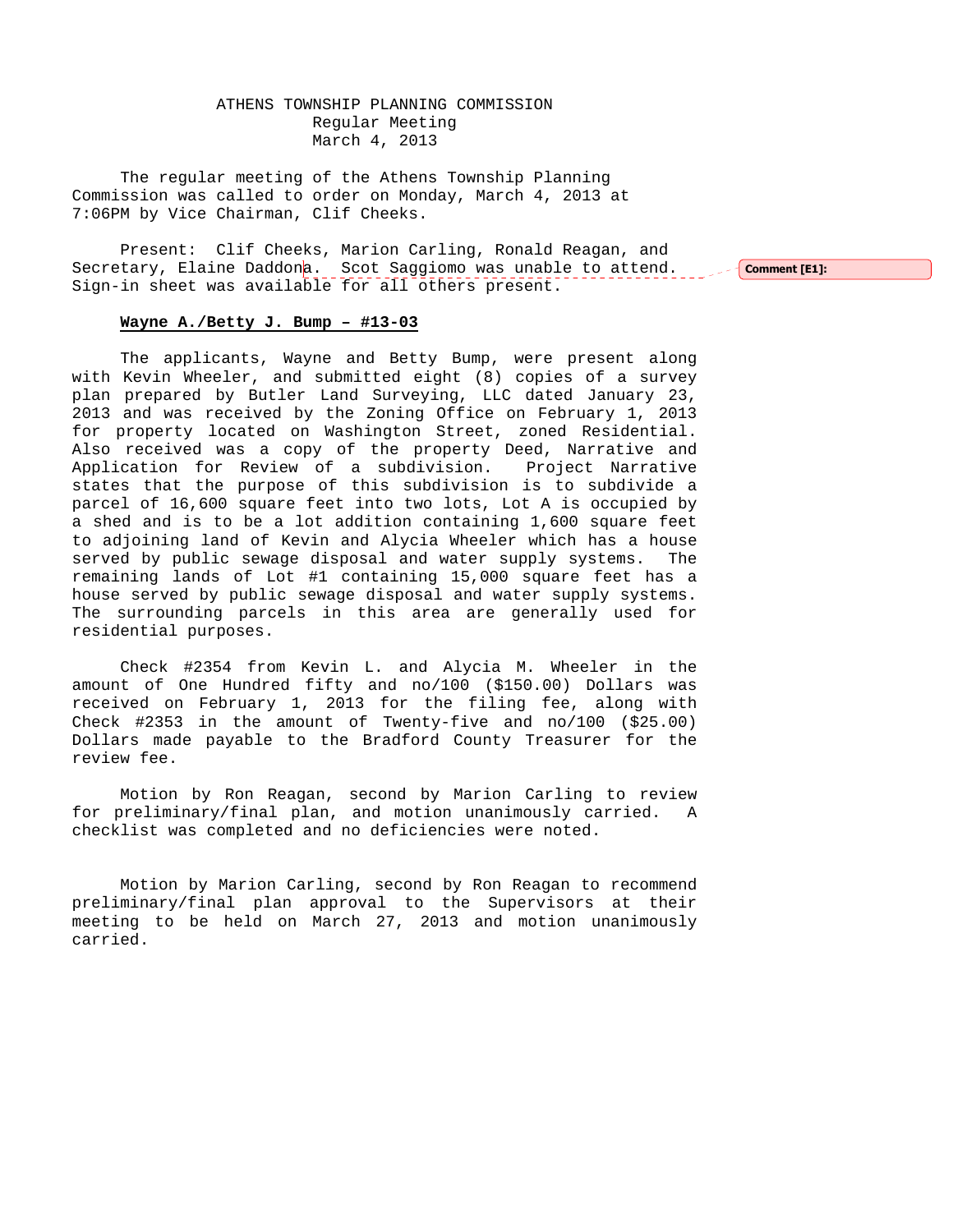Page 2 ATHENS TWP. PLANNING COMM'N March 4, 2013

 Motion by Ron Reagan, second by Clif Cheeks to approve the Minutes of February 4, 2013 as read, and motion unanimously carried.

 The meeting was adjourned at 7:30PM as there was no further business to discuss.

Regular Supervisors mtg. – March 27, 2013 – 7:00PM Regular Planning mtg. – April 1, 2013 – 7:00PM

Respectfully submitted,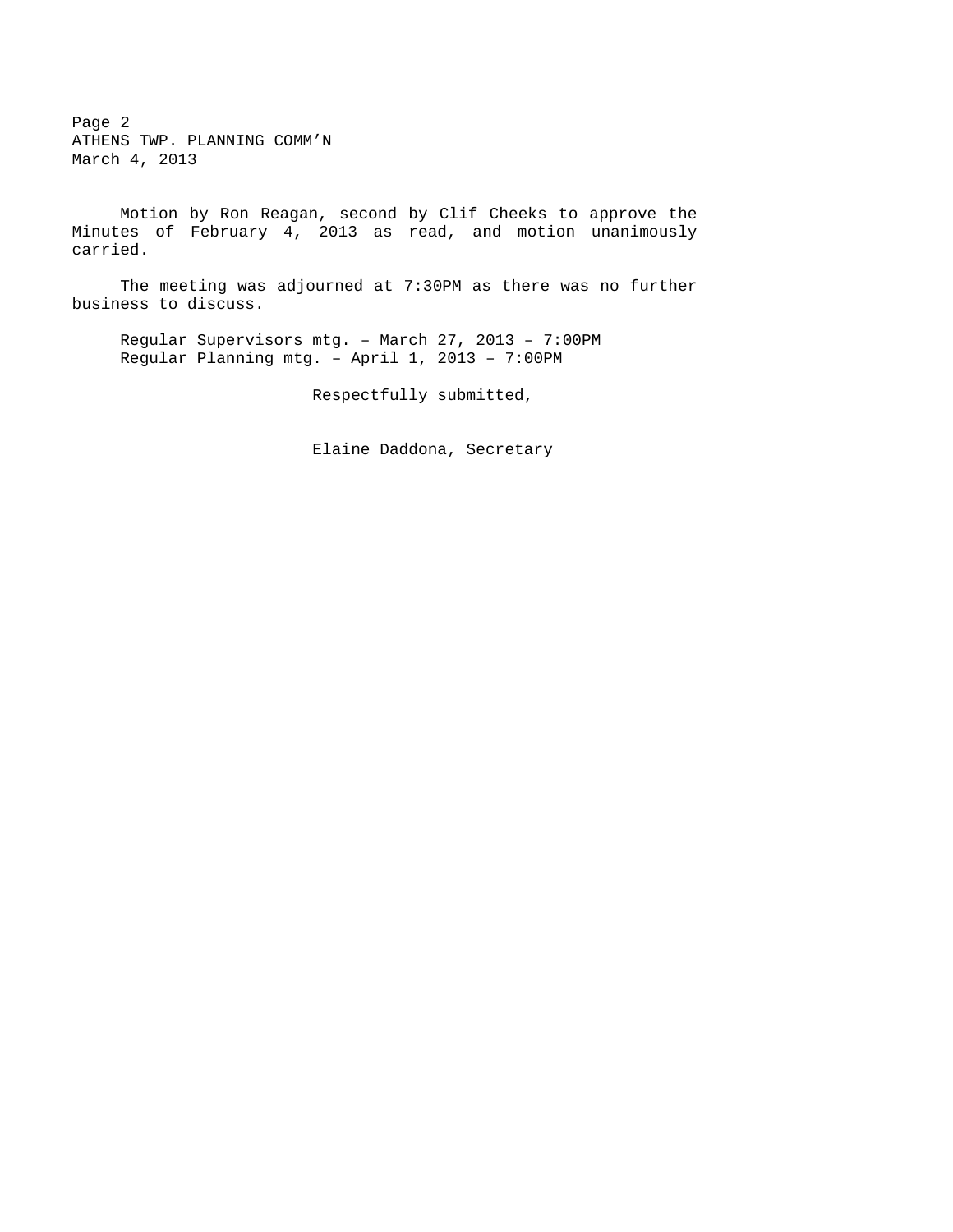# ATHENS TOWNSHIP PLANNING COMMISSION Regular Meeting April 1, 2013

The regular meeting of the Athens Township Planning Commission was called to order on Monday, April 1, 2013 at 7:01PM by Chairman, Scot Saggiomo.

Present: Scot Saggiomo, Clif Cheeks, Marion Carling, Ronald Reagan, Cynthia Parrish, Zoning Officer and Secretary, Elaine Daddona. Sign-in sheet was available for all others present. Comment [E1]:

#### **Chang Ho Park to Norman/Marcella Brown**

 An application was submitted to the Zoning Office on February 25, 2013 by Duncan Brown for a two-lot subdivision located on Highland Drive along with eight (8) copies of a survey plan dated February 8, 2013 prepared by Butler Land Surveying, LLC.

 Check #3511 dated February 25, 2013 from Duncan Brown in the amount of One Hundred fifty and no/100 (\$150.00) Dollars was received on February 25, 2013 for the filing fee along with Check #3512 in the amount of Twenty-five and no/100 (\$25.00) Dollars made payable to the Bradford County Treasurer for the review fee.

 No one appeared at this meeting for this application to be reviewed by the Planning Commission.

#### **Whitetail Hollows, LLC – #13-04**

 The applicants, Christopher Jones and Bill Cotton, for and on behalf of Whitetail Hollows, LLC, were present and submitted eight (8) copies of a survey plan prepared by Butler Land Surveying, LLC dated February 26, 2013 received by the Zoning Office on March 11, 2013 for a 21-acre parcel located on Pump Station Hill Road, zoned Residential Suburban and Industrial. Also received was a copy of the property Deed, Narrative and Application for Review of a subdivision. Project Narrative states that the purpose of this subdivision is to subdivide a 21-acre parcel into two lots, Lot #2 of 14.00 acres is now vacant, but an existing sewer system is located on this lot. Lot #2 is zoned Industrial. Lot #1 of 7.78 acres is also vacant and is to be continued as an agricultural use at this time. Lot #1 is zoned Residential Suburban. The surrounding parcels in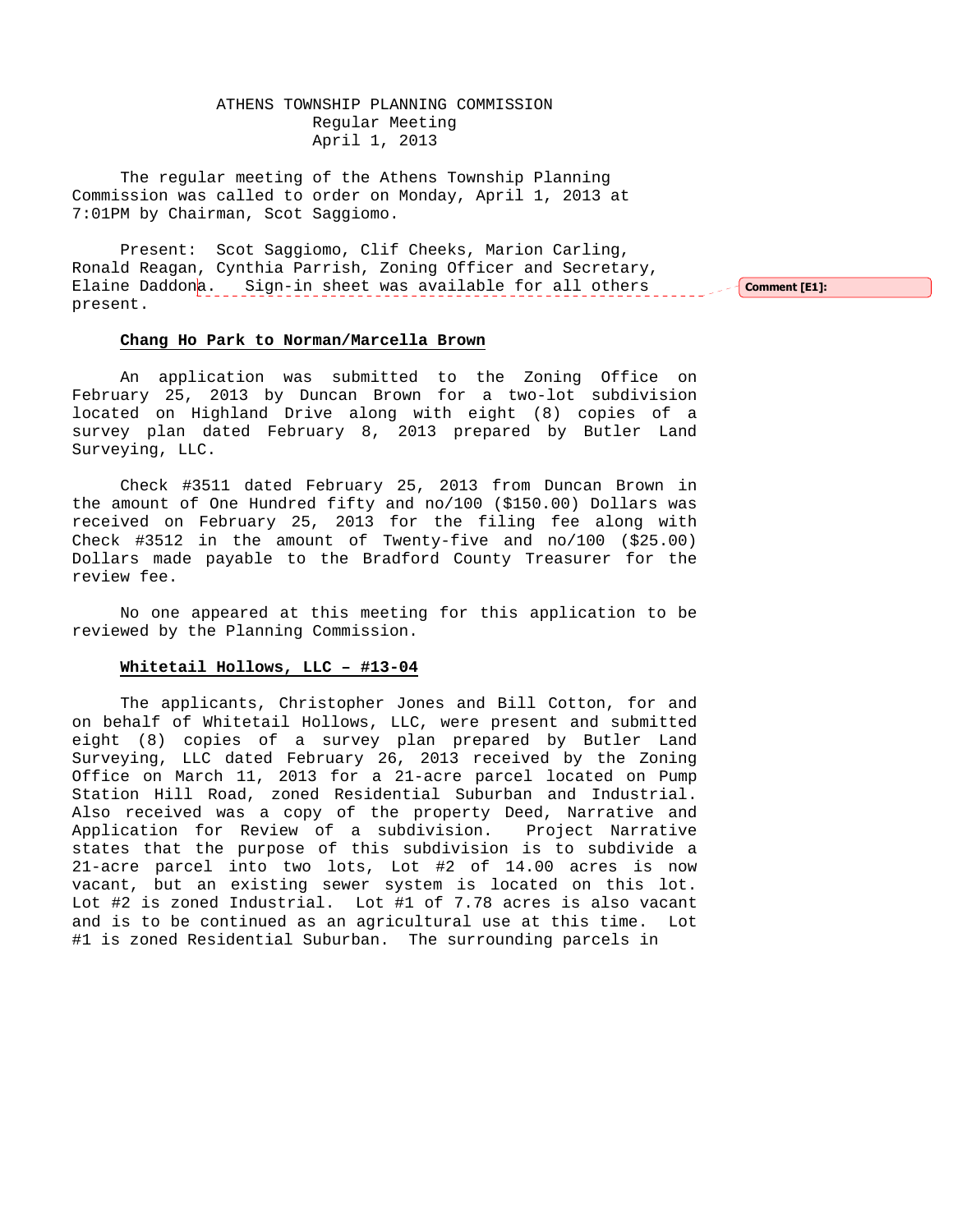Page 2 ATHENS TWP. PLANNING COMM'N April 1, 2013

this area are generally used for agricultural, commercial and residential purposes. There is no public sewer in the area of this subdivision. A Form B Non-building Waiver dated March 13, 2013 was received from the Bradford County Sanitation Committee.

 Check #363 from Christopher D. Jones dated March 8, 2013 in the amount of One Hundred fifty and no/100 (\$150.00) Dollars was received for the filing fee, along with Check #364 in the amount of Twenty-five and no/100 (\$25.00) Dollars made payable to the Bradford County Treasurer for the review fee.

 Harmon Kelly, resident of 2590 Murray Creek Road was present and stated that he has a land dispute with himself and the applicant concerning four feet of land near his driveway with the proposed subdivision, and he questioned the veracity of the survey plan that was presented. He asked the Planning Commission to disapprove the subdivision until the dispute was handled. He was advised by the Planning Commission that they do not approve or disapprove the application but rather make a recommendation to the Supervisors. The Planning Commission further stated that they do not handle land disputes and asked that both parties bring paperwork associated with the dispute to the Township to be copied so that it could be reviewed by Attorney John Thompson, Township Solicitor.

 Christine Vough, resident of 1057 Front Street was present and asked the name of the surveyor for this subdivision and who installed a sluice pipe. Mrs. Vough was given the name of the surveyor. Mr. Cotton stated that the sluice pipe was installed by the Athens Township road crew using dimensions from Ed Reid, Zoning Officer, calculated from Mr. Kelly's property line as stated.

 Motion by Ron Reagan, second by Clif Cheeks to review for preliminary/final plan, and motion unanimously carried. A checklist was completed and the following deficiencies were noted:

 1) The setback lines need to be changed in the Plan and in the description. Lot #1 east side yard and residential needs to be fifteen (15) feet. Lot #2 rear yard needs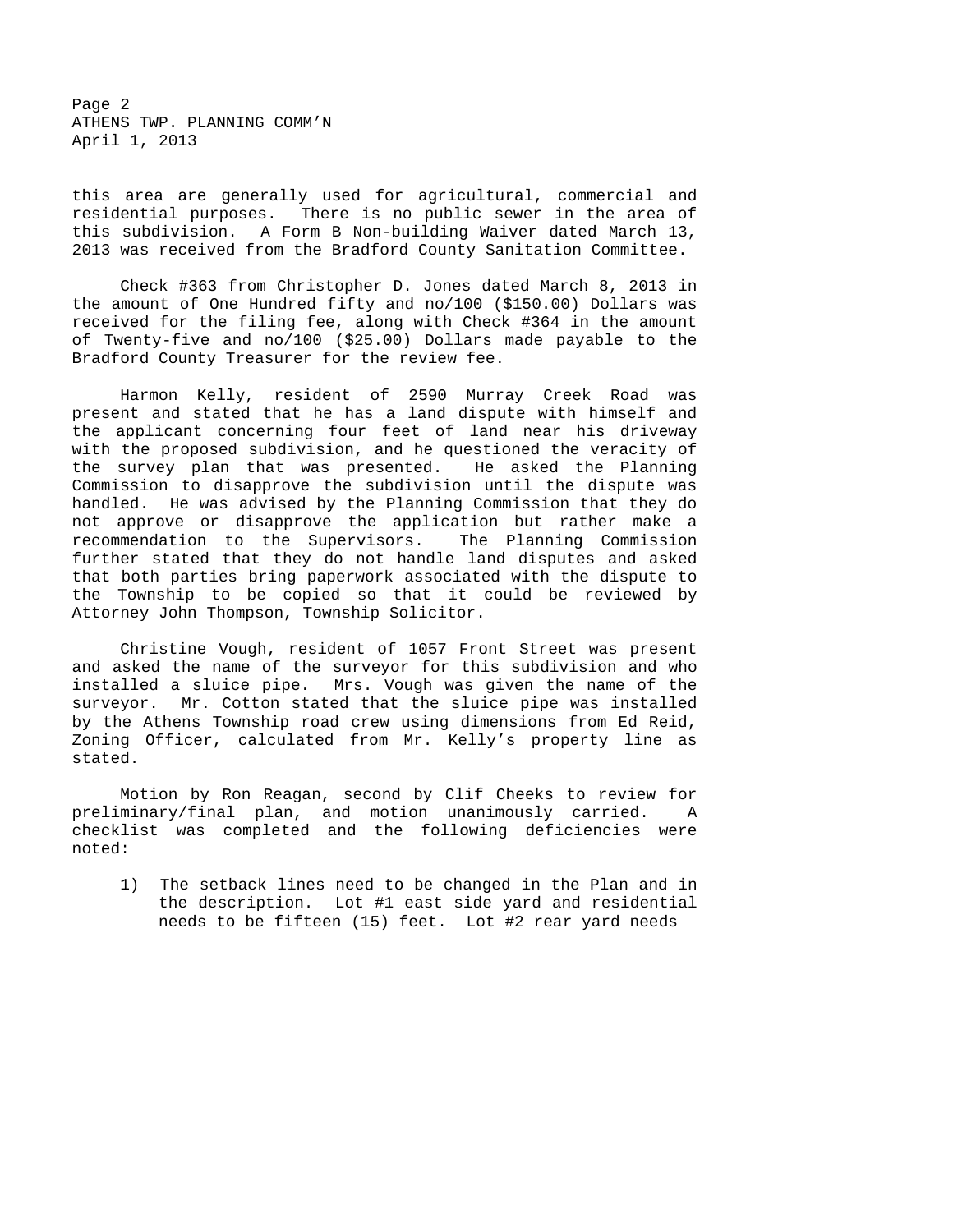Page 3 ATHENS TWP. PLANNING COMM'N April 1, 2013

> to be fifty (50) feet. Notes should include setbacks when abutting another District.

- 2) Delineate right-of-way on Pump Station Hill Road and Gateway Industrial Park Road on the survey.
- 3) Label the Thurston property as Residential-Suburban.
- 4) Change description of Lot #1 to Residential- Suburban.
- 5) Change description of Lot #2 to Industrial.
- 6) Label building setback line on survey map.

 Motion by Marion Carling, second by Clif Cheeks to recommend preliminary/final plan approval, contingent on resolution of the deficiencies, to the Supervisors at their meeting to be held on April 24, 2013 and motion unanimously carried.

 Cindy Parrish, Zoning Officer, addressed the Planning Commission and stated that the stormwater facilities and driveway had been shifted for the Sayre Health Care Senior housing complex located on Lamoka Road in the E-mail which contained a copy of the proposed changes from Gary Burcher, Engineer. The Company stated "minor" changes had been made, but Planning Commission asked that the project come back for review concerning the alterations at the next regular meeting on May 6, 2013. The Board also requested that the Township review Engineer for this project be contacted with the proposed changes.

 Motion by Clif Cheeks, second by Ron Reagan to approve the Minutes of March 4, 2013 as read, and motion unanimously carried.

 The meeting was adjourned at 8:25PM as there was no further business to discuss.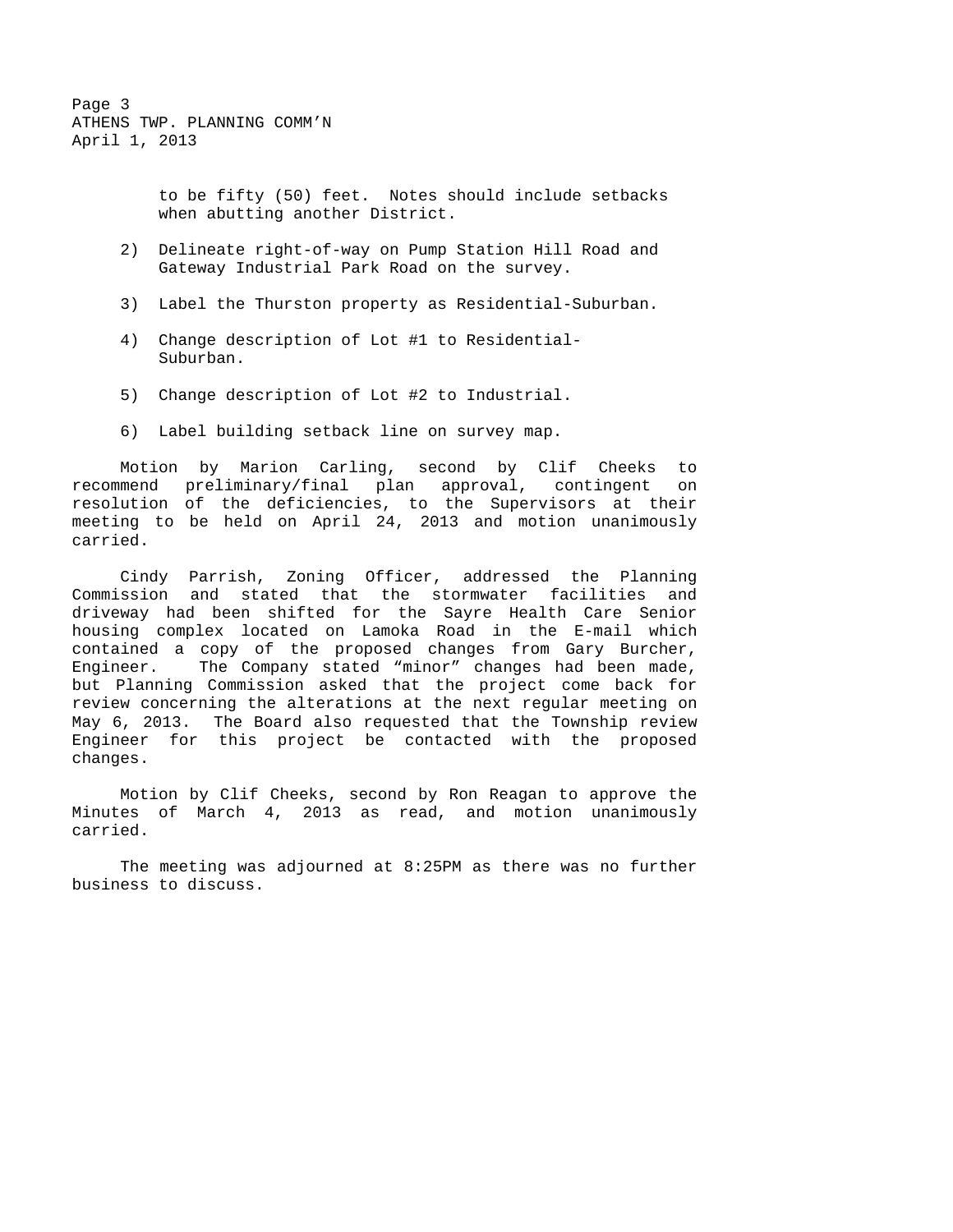Page 4 ATHENS TWP. PLANNING COMM'N April 1, 2013

> Regular Supervisors mtg. – April 24, 2013 – 7:00PM Regular Planning mtg. – May 6, 2013 – 7:00PM

> > Respectfully submitted,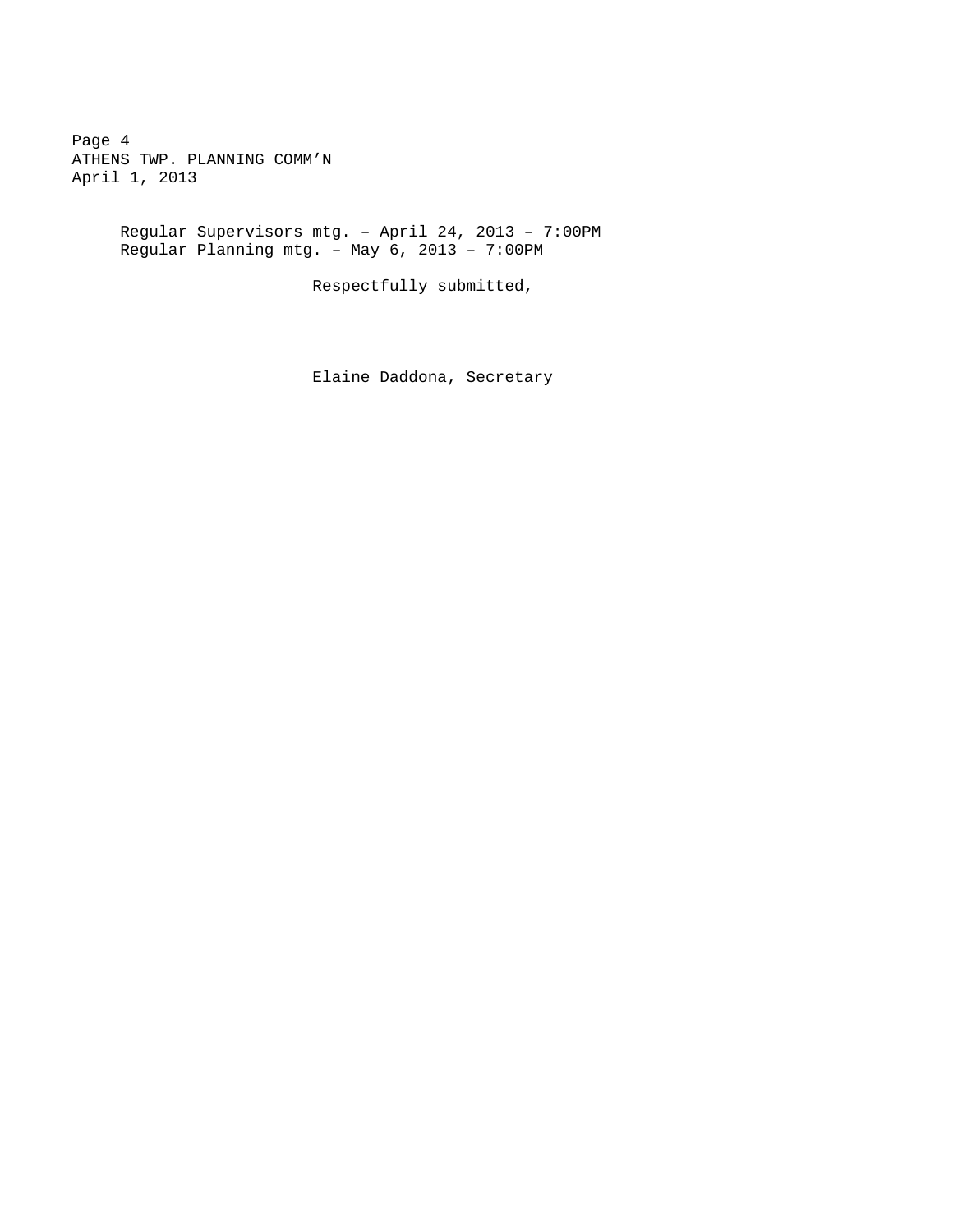# ATHENS TOWNSHIP PLANNING COMMISSION Regular Meeting May 6, 2013

The regular meeting of the Athens Township Planning Commission was called to order on Monday, May 6, 2013 at 7:05PM by Chairman, Scot Saggiomo.

Present: Scot Saggiomo, Clif Cheeks, Marion Carling, Mike Narcavage, Ronald Reagan, Ed Reid, Zoning Officer, Skip Schneider, Township Review Engineer, Attorney John Thompson and Secretary, Elaine Daddona. Sign-in sheet was available for all others present.

Scot Saggiomo introduced and welcomed Mike Narcavage, the newest member of Planning Commission. He stated that a workshop was held to review the plans submitted, but that it was for information only and no decisions were made at that time.

#### **Consolidated Resources, LLC – #13-05**

 Allen Morningstar of 1148 Macafee Road, for and on behalf of the applicant, Consolidated Resource, LLC of 2310 Elmira Street, and presented a Sketch Plan received by the Zoning Office on April 11, 2013 for a proposed land development located at 1148 Macafee Road, zoned Residential Rural, for the owner, L&M Connect, LLC. It is located on the former property which was occupied by Hodges Trucking and is leased by Murray Cole to the applicant. Mr. Morningstar explained that they rent 30+ acres from Mr. Cole to service the oil and gas business, install pipelines, hook up wells for distribution, etc. He stated that they would plant hay on the remainder of the parcel to bale and use for reclamation. The sketch plan submitted shows five (5) buildings. Building #1 is retained by L&M Connect, Building #2 is for storage; Building #3 is the Fab shop(for welding trucks); Building #4 is the office and the west end is a service area for vehicles; Building #5 is for storage. The area around the buildings will have varying amounts of inventory and also be used to park vehicles that are not being used. The Planning Commission explained that they would prefer a formal land development plan be submitted, and Mr. Morningstar wanted to know what that was and why it was required for this operation. Mr. Reid stated that they had been four years trying to get a land development application on this operation even before it was occupied by Consolidated Resource and had not been successful. Mr. Morningstar stated he did not understand why they required it for this development if they hadn't been

Comment [E1]: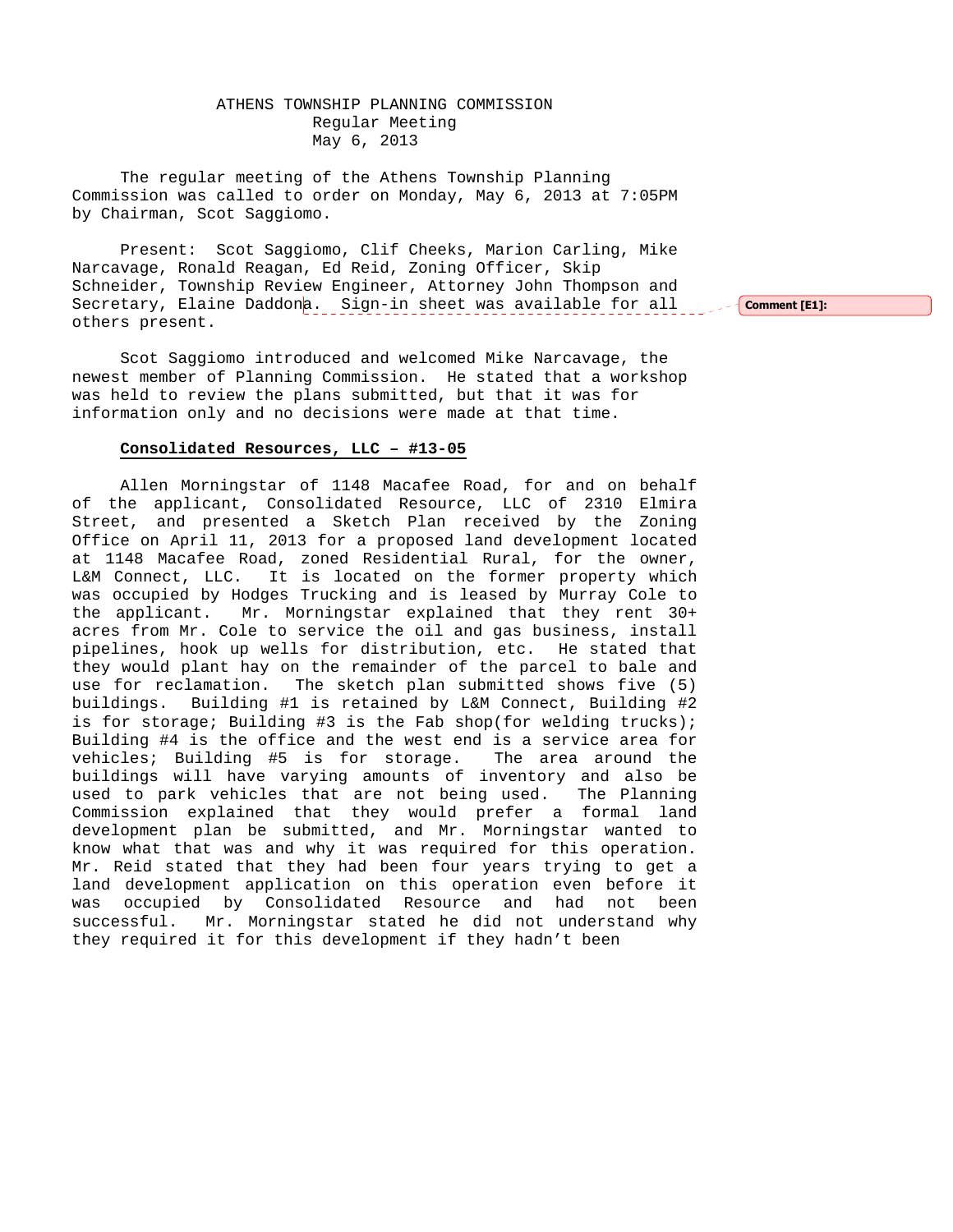Page 2 ATHENS TWP. PLANNING COMM'N May 6, 2013

successful previously. Mr. Reid explained the land development process required for the existing use of the property to Mr. Morningstar.

 Chairman Saggiomo asked if anyone in attendance had questions regarding this project. John Testen of 291 Pine Tree Road asked where it was located. Gary Armitage of 1149 Macafee Road stated he was a neighbor of this operation and had no complaints against them. Gerard Jones, Jr. of 1149 Macafee Road stated they had been a good neighbor and had been trying to comply with any complaints of the neighbors. Jolene Carling of 1101 Macafee Road was concerned with speeding of the trucks on the road which has a 35mph speed limit, the hours of their operation which may present a danger with the speeding of the traffic, and condition of the roadway from the truck use. She also mentioned that Building #1 has been under some form of construction and that no permits have been issued for same. Don Johnson of 1702 Macafee Road questioned whether or not the road had been bonded by the Township. Janet Hoagland of 943 Macafee Road was complaining about the condition of the road and wanted to know who was responsible for the repair. Mr. Reid stated that Hodges had bonded the road, left and did not do any repairs on the road and that it was not presently bonded. Jolene Carling stated she wanted the road bonded by the present owner. Ron Reagan of the Planning Commission stated that if they had road complaints, they need to bring their complaints to the Supervisor's meeting and that Jack Walter was the Supervisor in charge of the roads. After discussion, it was determined that the road is not presently bonded, and Mr. Morningstar stated that they would comply with whatever was required. Al Ervin of 1117 Macafee Road stated that there had been a problem with lights shining in their home windows at 4:00AM, that he had spoken to Mr. Morningstar who had tried to address the complaint by moving the trucks to another location. Mr. Ervin also had noise issues during the night hours and due to that problem would request that the Supervisors set up an Ordinance to restrict the hours of noise disruption in the Township.

#### **Chang Ho Park to Norman/Marcella Brown**

 Jeff Geiss of Navarro & Wright surveyors was present for the review of this two-lot subdivision located on Highland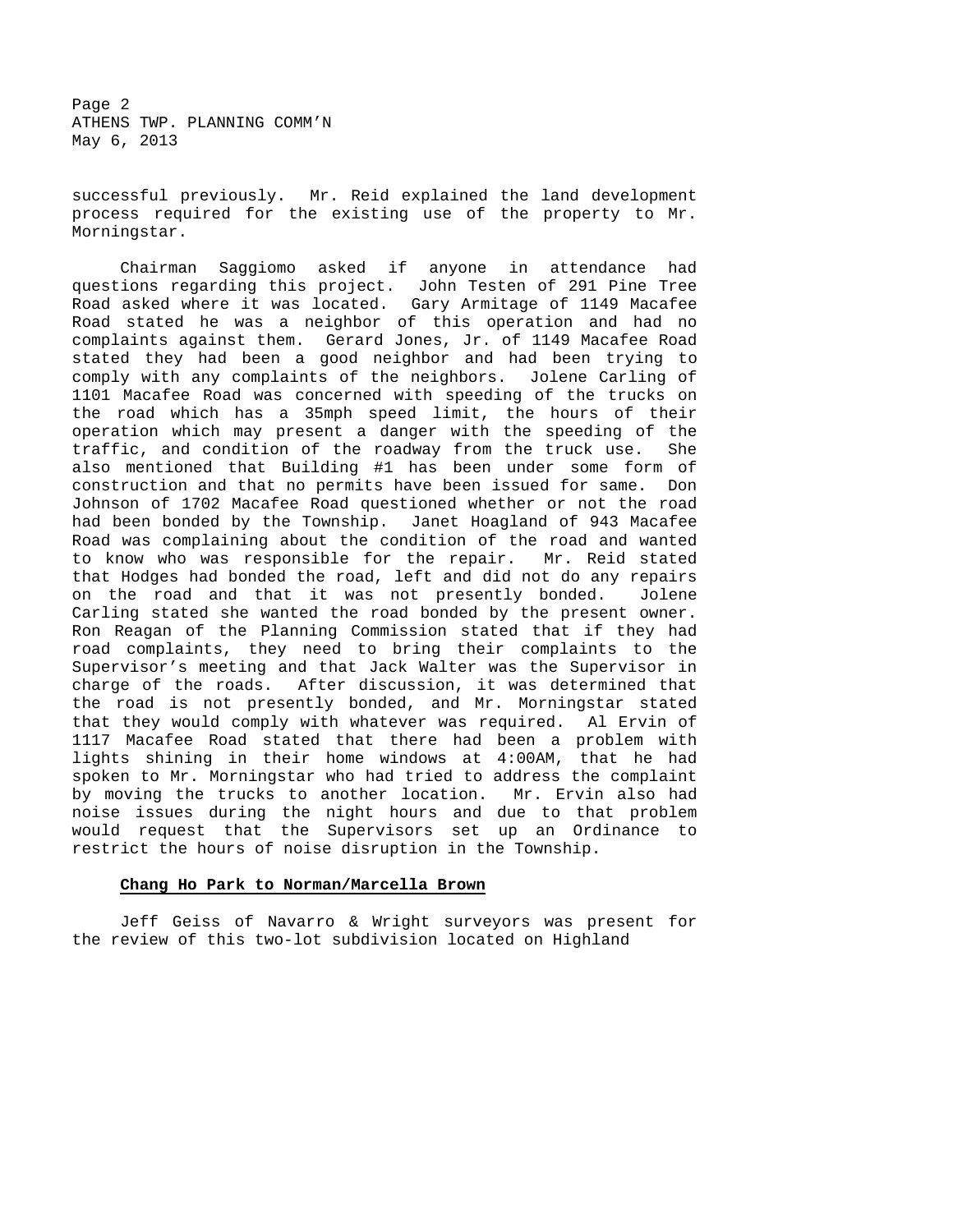Page 3 ATHENS TWP. PLANNING COMM'N May 6, 2013

Drive. The application for this subdivision was submitted on February 8, 2013 and was prepared by Butler Land Surveying, LLC. The other parties to this subdivision were present as well. Mr. Geiss stated that Mr. Park, the landowner, had not yet signed any of the required documents to proceed with the review of this application, and the Planning Commission explained that they could not proceed without a Power of Attorney in that case. Mr. Geiss stated that he would like to be rescheduled for the next meeting of the Planning Commission for the review.

#### **Comfort Inn & Suites Final Plan #13-06**

 Arthur Sherwood of Bradford Hospitality, LLC presented the Final Plan application for a 2.39 acre commercial development located at the intersection of Elmira Street and Westbrook Street for a three-story 85-room hotel. The following documents were submitted on April 15, 2013 to the Zoning Office: Application for Review of a Final Plan for subdivision, land development; Post Construction Stormwater Management Report; E&S Control Narrative; Project Narrative; Cost Estimate; Property Deed; PennDOT HOP; Athens Twp. Municipal road Occupancy Permit Application; Bradford County Conservation District NPDES Permit; Limited Power of Attorney from Bradford Hospitality to Reilly Engineering.

 Check #1306 from Bradford Hospitality LLC dated April 12, 2013 in the amount of Thirteen Thousand Two Hundred forty-nine and 25/100 (\$13,249.25) Dollars was paid for filing fee and included the amount of Eight Thousand Two Hundred forty-nine and 25/100 (\$8,249.25) Dollars and Five Thousand and no/100 (\$5,000.00) Dollars for the Township Engineer review fee.

 Mr. Bruce Fay of 75 Rosh Road and John Testen of 291 Pine Tree Road were both present concerning a lighting problem with the development due to the fact that the light spills over on to the residential area. Mr. Testen stated he felt it was possibly one of the lights located at the back corner of the lot south of the trash area which needs to be adjusted.

 There was an extensive discussion regarding an issue of a drive aisle in front of the flag pole which was measured by Ed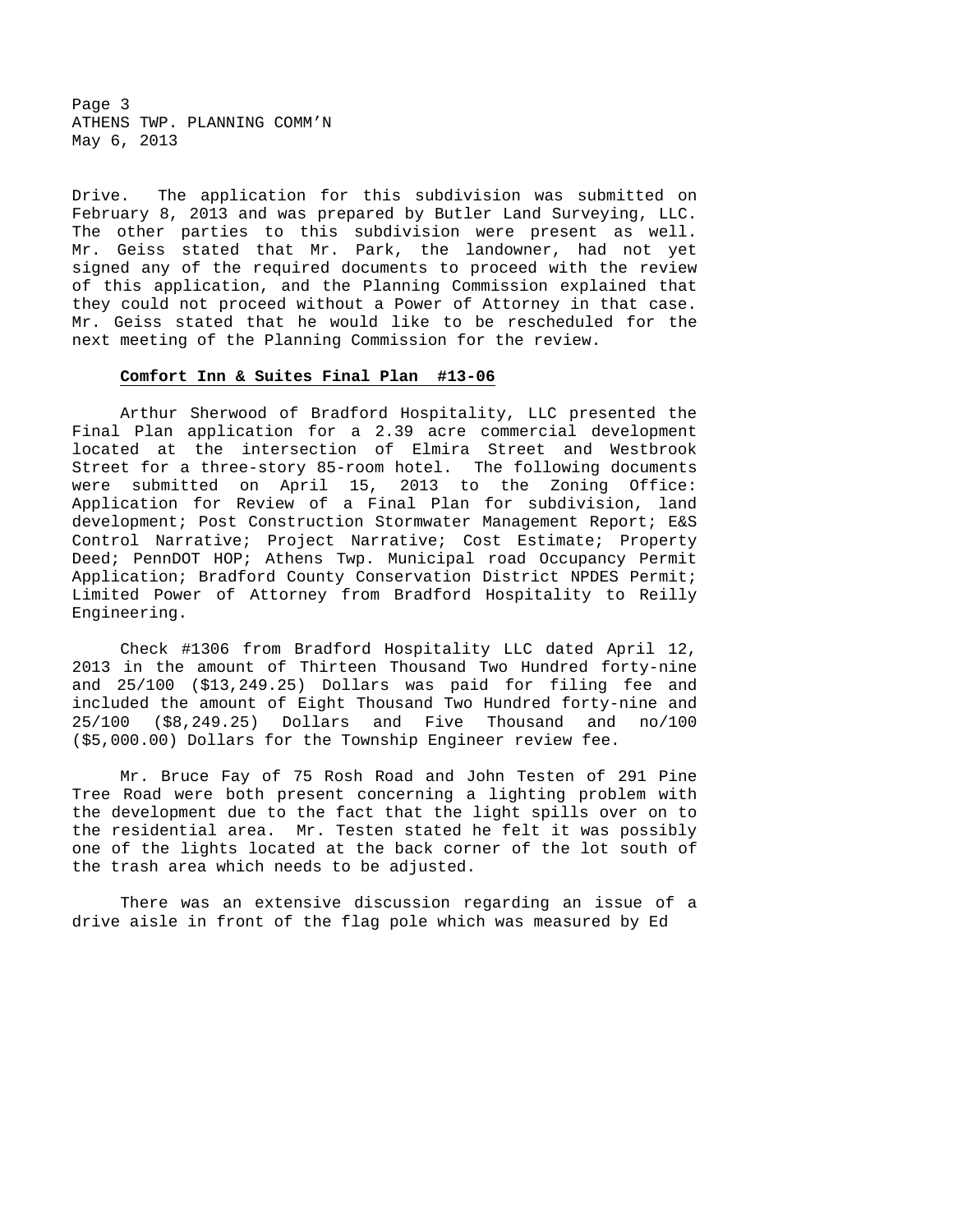Page 4 ATHENS TWP. PLANNING COMM'N May 6, 2013

Reid, Zoning Officer, to be 22ft 10inches and not the required 24ft. Mr. Sherwood stated that he did not understand why a change was required for such a minor deficiency. The Planning Commission explained to Mr. Sherwood that the options to resolve this issue would be to either request a Variance from the Zoning Hearing Board, if they did not plan to resolve this deficiency, or to reconstruct this and bring it into compliance.

 The Engineer review comments were received in a letter received from Skip Schneider dated May 3, 2013 and Skip was present to review his comments with the applicant.

 Motion to review the Final Plan for final plan approval by Ron Reagan, second by Clif Cheeks and motion unanimously carried. A checklist was completed and the deficiencies as listed in the Engineer review letter of Skip Schneider dated May 3, 2013 which is attached and incorporated for reference, and the following listed deficiencies were noted:

 1) thru 8) as listed in Engineer review letter of Skip Schneider.

9) Light spillage needs to be corrected on the building.

 10) Need to address the General Comments in the Engineer review letter of Skip Schneider dated May 3, 2013.

 Motion by Ron Reagan, second by Clif Cheeks, to recommend Final Plan approval to the Supervisors at their meeting to be held on May 29, 2013 contingent on resolution of the deficiencies, and motion unanimously carried.

#### **W. Christopher/Lori Sutton #13-07**

 Bruce Benish of Benish Surveying was present with the applicant, W. Christopher Sutton, for review of a two-lot subdivision located on Braddock Road and Beaver Pond Road zoned Woodland Conservation. The following documents were received by the Zoning Office on April 15, 2013: Township Application for review of a subdivision; (8) copies of a Survey plan dated April 10, 2013 from Benish Surveying; Narrative, and copy of Deed to the property. Narrative states this parcel consists of 4.2845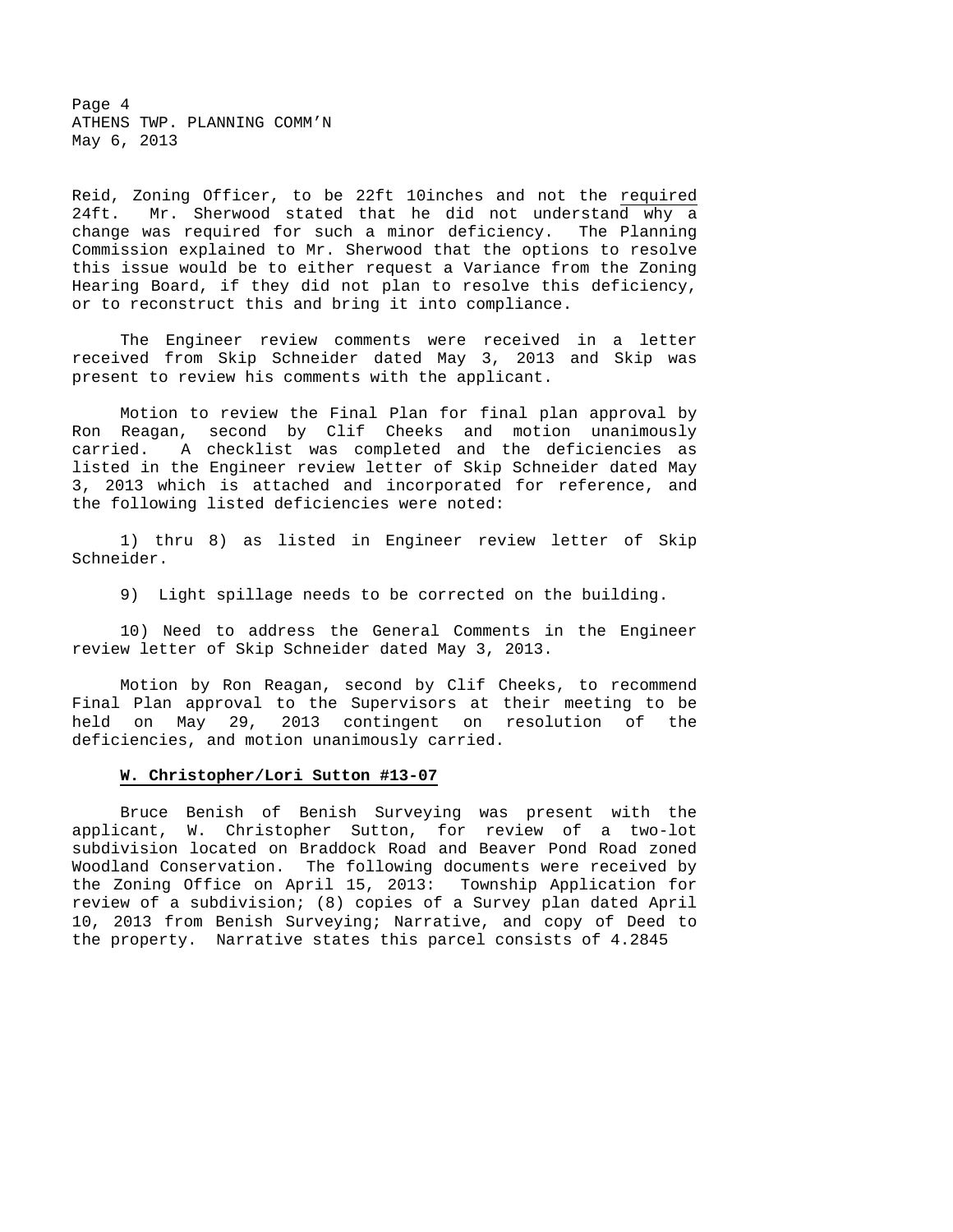Page 5 ATHENS TWP. PLANNING COMM'N May 6, 2013

acres. Lot 3 will be 2.00 acres and has been tested for an onlot septic system. Lot 4 will be 2.2845 acres and has been tested for an on-lot septic system. Lots 1 & 2 were subdivided previously. Percolation testing was conducive to an on-lot sewage system. The testing results are attached. This system will be maintained by the property owners, their heirs and/or assigns. A right-of-way will be requested for access to Lot 4 on an adjacent parcel of land also owned by the Suttons. Surrounding parcels are rural, residential and agricultural. This parcel is not in a flood zone. An executed Easement Maintenance Agreement was submitted this date by Bruce Benish.

 Check #2754 from Benish Surveying dated April 15, 2013 in the amount of One Hundred fifty and no/100 (\$150.00) Dollars was received for the filing fee, along with Check #2755 in the amount of Twenty-five (\$25.00) made payable to the Bradford County Treasurer for the review fee.

 Motion to review for preliminary/final plan approval by Clif Cheeks, second by Ron Reagan and motion unanimously carried. A checklist was completed and the following deficiency was noted:

1) Need a Township driveway permit.

 Motion by Marion Carling, second by Ron Reagan to recommend approval to the Supervisors at their meeting on May 29, 2013 contingent on resolution of the deficiency, and motion unanimously carried.

#### **Seaboard International Athens #13-08**

 Mike McDonald of Larson Design Group presented an application for a land development located at 1007 Pump Station Hill Road for contractor shops and yards, zoned Industrial. The developer was present for information as well. This project is expected to be completed in a single phase and will occupy 14.00 acres subdivided by Whitetail Hollow, LLC. The Narrative regarding this project is attached for reference. The following documents were received by the Zoning Office on April 15, 2013: Land development Application, Project Narrative; (8) Land development drawings, POA letter from Owner and Developer, E&S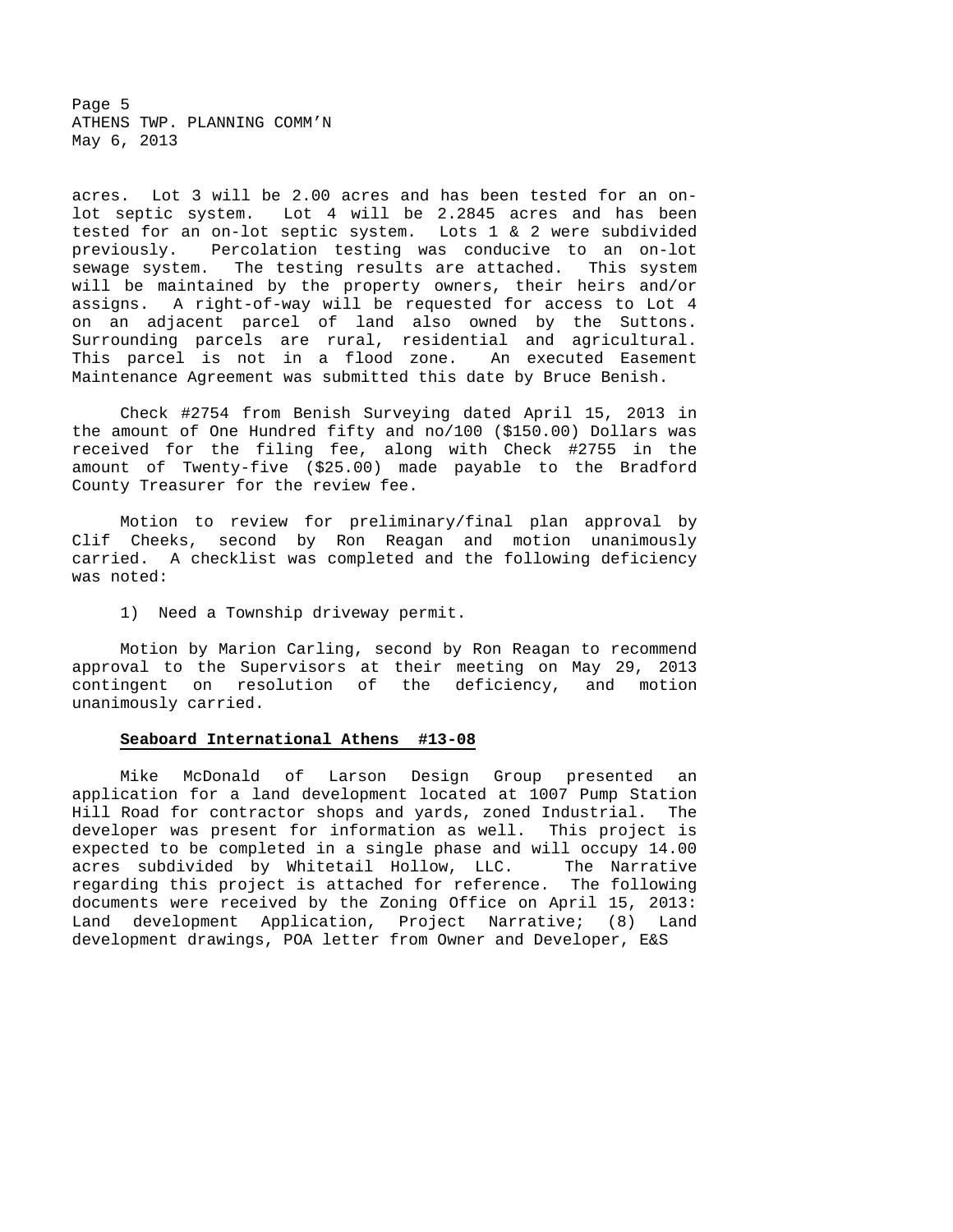Page 6 ATHENS TWP. PLANNING COMM'N May 6, 2013

Control Report, Post Construction Storm water Management Report, Will Serve letters for water, gas, electric and phone, Floor Plan/Elevations & subdivision survey, Lease agreement, Wetlands report, PNDI Report, Construction schedule, Construction cost, Zoning approval letter, Deed, Waiver request & Township Road Occupancy Permit Application, and Sewage Module.

 Check #23387 dated April 11, 2013 from Doud BTS, Inc. was received by Zoning Office on April 17, 2013 in the amount of Twenty-five and no/100 (\$25.00) Dollars for review fee made payable to the Bradford County Treasurer; Check #23390 dated April 11, 2013 from Doud BTS, Inc. was received by Zoning Office on April 17, 2013 in the amount of Two Thousand Eight Hundred fifty and no/100 (\$2,850.00) Dollars for the filing fee; and Check #23391 received on April 17, 2013 from Doud BTS, Inc. in the amount of One Thousand Five Hundred and no/100 (\$1,500.00)Dollars for the Engineer review fee.

 Ron Reagan asked what the volume of traffic may be for this project, and it was stated that it would be significant, mostly light duty trucks. There are about 50 employees presently, 18 to 21 daily and their hours of operation are 6:00AM to 6:00PM, and the facility is open 24 hours a day.

 Resident Bob Smith of 80 Nicholas Lane asked if the developer was purchasing the land from Whitetail Hollows, and how far up Pump Station Hill Road were they located. It was stated that they would be purchasing the land. He was concerned about the width of the road and traffic volume issues. He also wanted to know how they made their decision to locate there. The developer explained that it was allowed in that zoning district.

 Resident Theresa Wiles asked what storm water collecting areas were, and Mr. McDonald explained that the storm water would be collected in underground chambers and how that works. She was concerned with drainage issues.

 Resident Harmon Kelley of 520 Pump Station Hill Road asked how would the septic system be managed. Mr. McDonald explained that a hauler would pump the system and it would be taken to the local sewage facility. He also wanted to know if the developer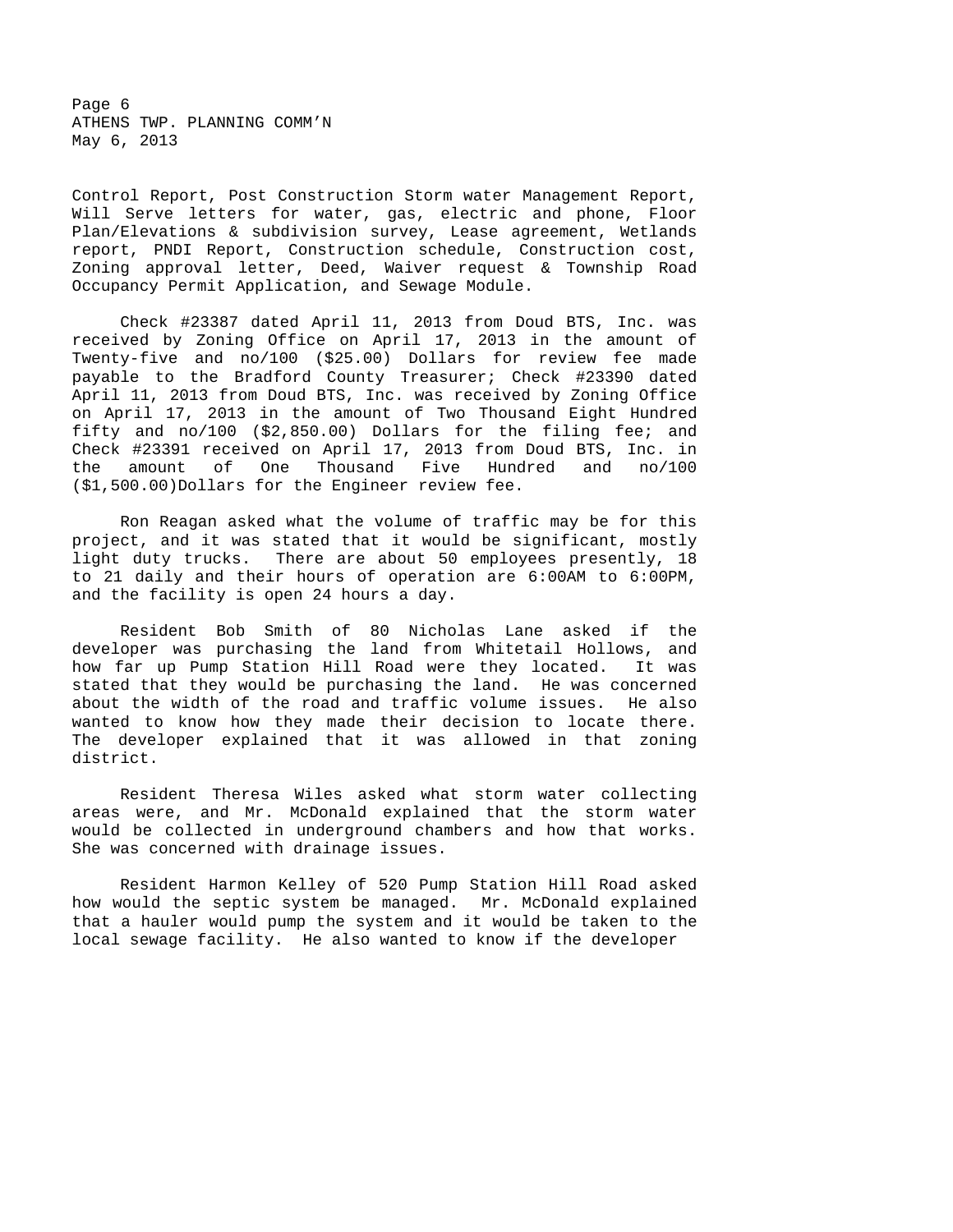Page 7 ATHENS TWP. PLANNING COMM'N May 6, 2013

would be improving Industrial Park Road and had traffic concerns such as school busing, whether or not the speed limit would remain at 35MPH on that road. The developer stated that they would not be improving Industrial Park Road. The Planning Commission told Mr. Kelley he should take up his traffic concerns with the Township Supervisors at their meeting.

 Resident Pat Webster of 517 Gateway Industrial Park Road wanted to know about the hours of operation and the developer explained that it would be a 24-hr. a day operation, mostly pick-up and light duty trucks.

 The Engineer review letter of Skip Schneider dated April 25, 2013 was reviewed by the Planning Commission and Skip Schneider with Mr. McDonald, a copy of the letter is attached and incorporated for reference.

 Motion by Ron Reagan, second by Marion Carling to review for preliminary plan approval and motion was unanimously carried. A checklist was completed and the deficiencies as listed in Skip Schneider's letter as follows: #1, 4, 5, 6, 11, 12, 13, 16, 17, 18, 23, 29, 31, 33, 34, & 35. There are waiver requests submitted for #20, 21 and 22. In addition to these deficiencies are as follows:

- 1) Need to show bollards that will protect existing septic leach field.
- 2) Need to show in the legend the poles shown on the Plan.
- 3) Need to re-label the adjoining property on the west side as Residential-Suburban and needs to show 50foot setback.
- 4) Need to re-label Pump Station Hill Road as Route 318 on the Plan.
- 5) Need an executed Storm water Maintenance Agreement (to be provided by the Township).

 Motion by Ron Reagan, second by Clif Cheeks to recommend preliminary plan approval to the Supervisors at their meeting to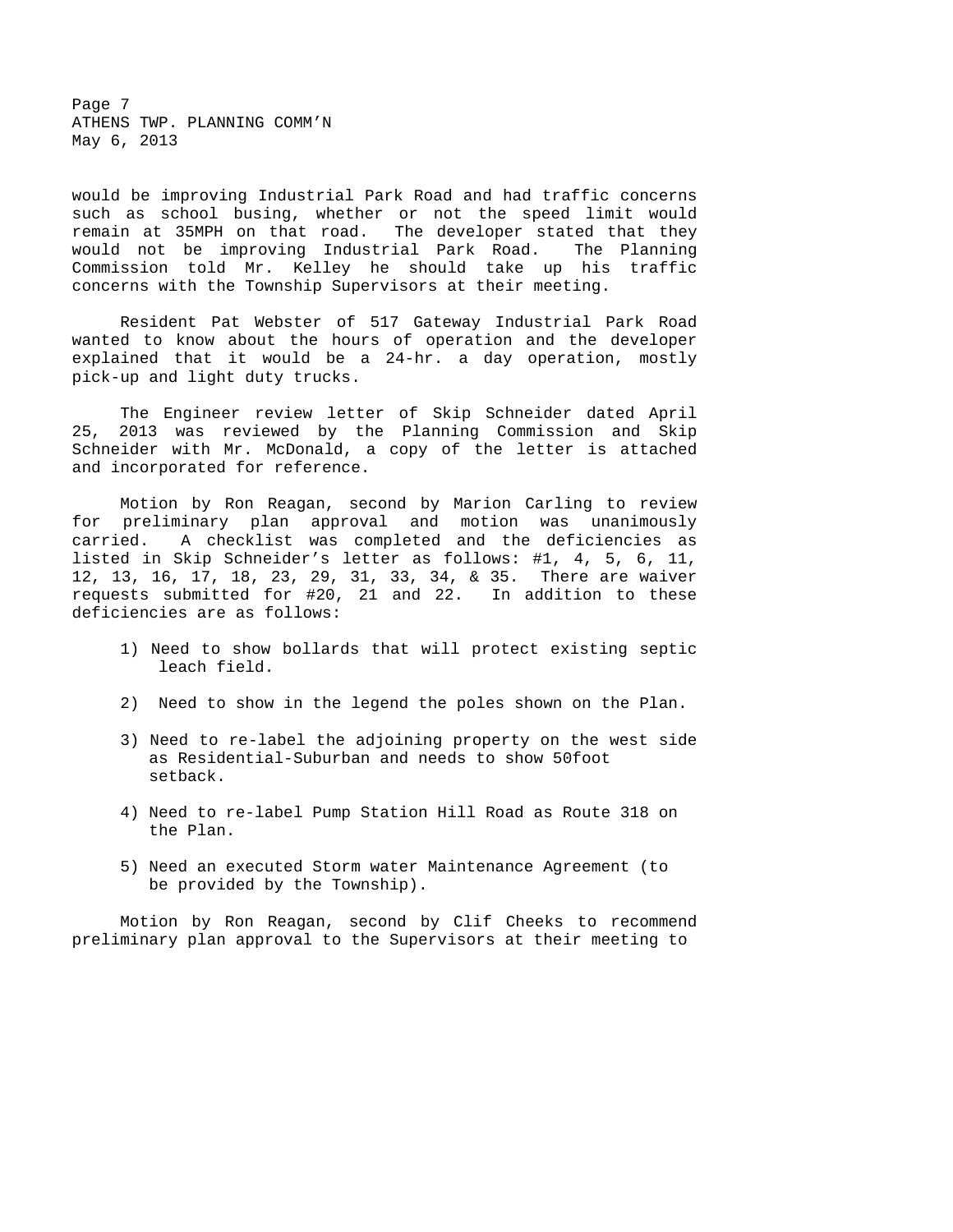Page 8 ATHENS TWP. PLANNING COMM'N May 6, 2013

be held on May 29, 2013 contingent on resolution of the deficiencies, and motion carried with the exception of Mike Narcavage who abstained.

 Mr. McDonald agreed to have the revised documents to Mr. Schneider by May 20 and to the Township Zoning Office by May 24, 2013.

 Motion by Ron Reagan, second by Marion Carling to approve the Minutes of April 1, 2013 (regular meeting) as read, and motion unanimously carried.

 The meeting was adjourned at 10:45PM as there was no further business to discuss.

Regular Supervisors mtg. – May 29, 2013 – 7:00PM Regular Planning mtg. – June 3, 2013 – 7:00PM

Respectfully submitted,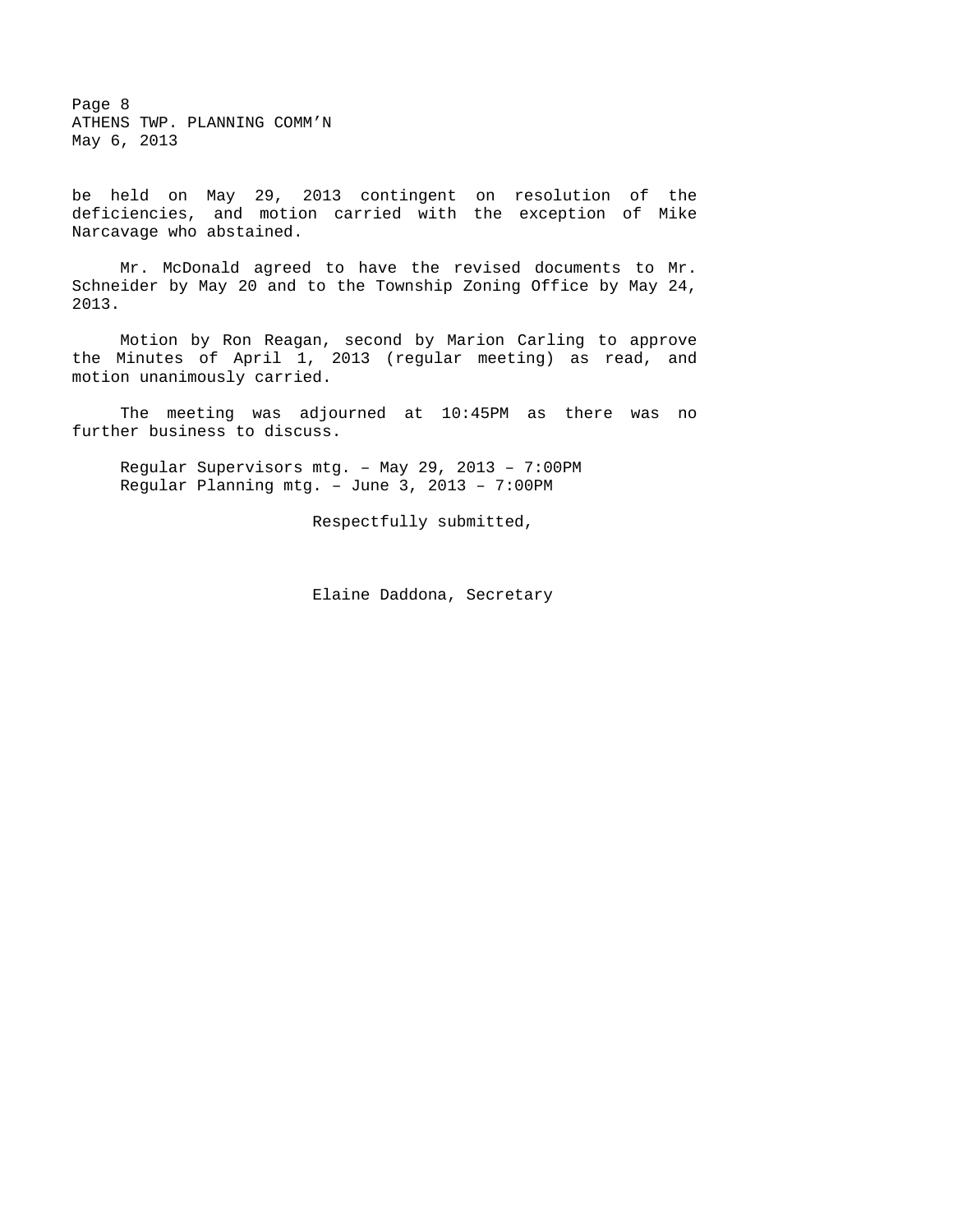# ATHENS TOWNSHIP PLANNING COMMISSION Regular Meeting June 3, 2013

The regular meeting of the Athens Township Planning Commission was called to order on Monday, June 3, 2013 at 7:00PM by Chairman, Scot Saggiomo.

Present: Scot Saggiomo, Clif Cheeks, Marion Carling, Ed Reid, Zoning Officer, Skip Schneider, Township Review Engineer, and Secretary, Elaine Daddona. Ron Reagan and Mike Narcavage were unable to attend. Sign-in sheet was available for all others present.

Scot Saggiomo stated that a workshop was held to review the plans submitted, but that it was for information only and no decisions were made at that time.

#### **Chang Ho Park to Norman/Marcella Brown #13-09**

 Jeff Geiss of Navarro & Wright surveyors was present for the review of a two-lot subdivision, Lot A to become part and parcel to the adjacent lot of Norman W. and Marcella R. Brown located on Highland Drive and zoned Agricultural. The application for this two-lot subdivision was submitted on February 8, 2013 and survey was prepared by Butler Land Surveying, LLC. A Limited Power of Attorney dated May 9, 2013 executed by Chang Ho Park was received by the Zoning Office on May 16, 2013. Also present were Norman and Duncan Brown. Documents received by the Zoning Office on May 16, 2013 are as follows: Project Narrative, copy of Deed and survey map prepared by Butler Land Surveying, LLC dated February 8, 2013 and amended April 15, 2013. Also received was a copy of a Request for a Non-Building Waiver. Project Narrative states that Chang Ho Park is proposing to give a 1.6 acre parcel in the southwestern corner of his parcel to the adjoining lands belonging to Norman W. and Marcella R. Brown. The proposed lot A as shown on the attached plans contains all the land belonging to Mr. Chang Ho Park lying on the westerly side of the Township Road known as Highland Drive (T-130). The proposed lot is roughly triangle in shape being bordered on the east by the road and on the west and south by the Brown lands. The proposed lot is to become a part and parcel addition to the lands belonging to the Browns. The remaining 211 acres of lands of Chang Ho Park lying on the easterly side of Highland Drive has a single family house with a drilled well and an existing on lot sewer system on it. The adjoining lands belonging to Norman W. and

Comment [E1]: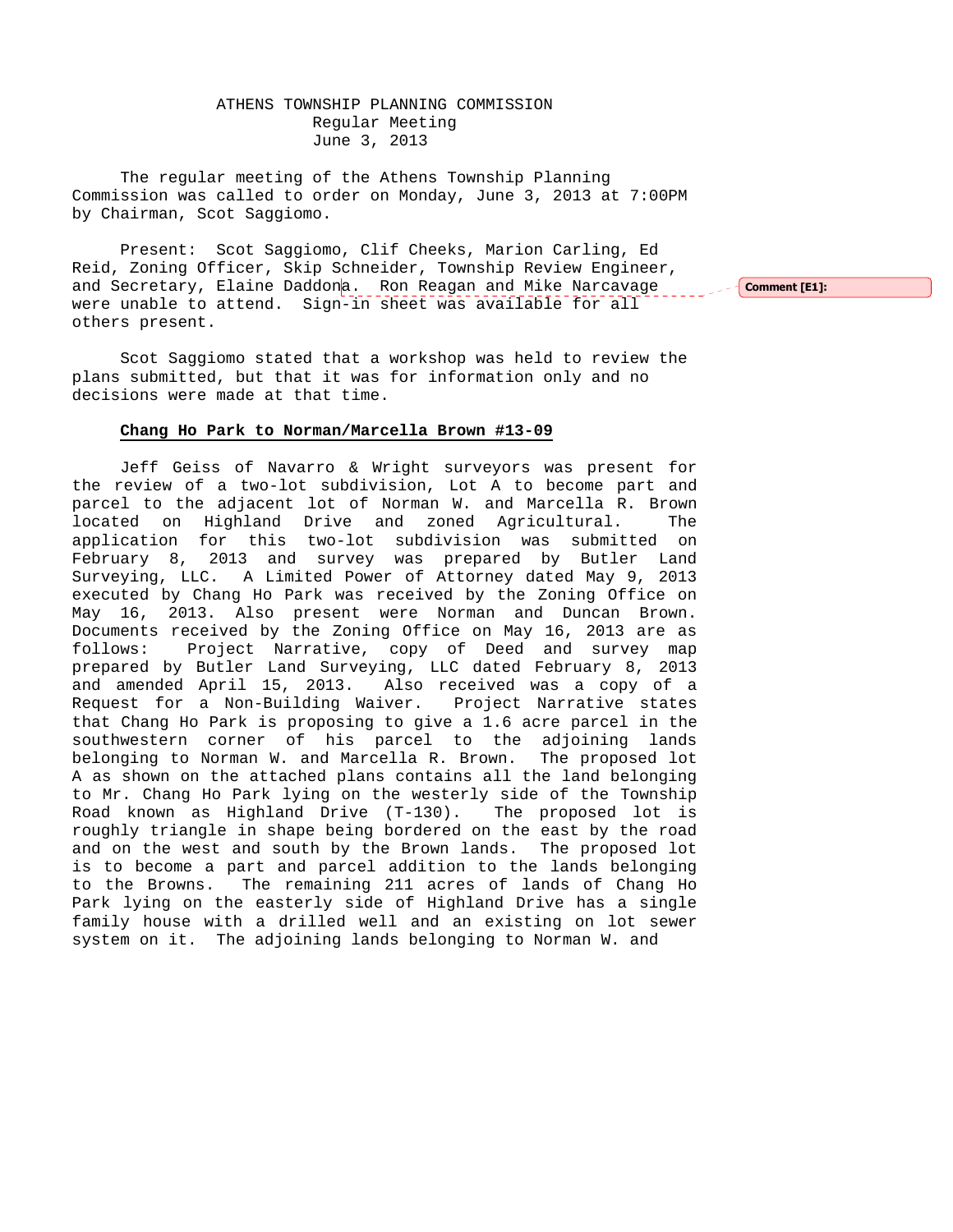Page 2 ATHENS TWP. PLANNING COMM'N June 3, 2013

Marcella R. Brown have a single family house with a drilled well and an existing on-lot sewer on it. With the proposed lot addition of 1.6 acres the Brown's land will consist of 122 acres.

 Check #3511 from Duncan Brown in the amount of One Hundred fifty (\$150.00) Dollars was received by the Zoning Office on February 25, 2013 for the filing fee, along with Check #3512 in the amount of Twenty-five (\$25.00) Dollars made payable to the Bradford County Treasurer for the review fee.

 Motion to review for preliminary/final plan approval by Marion Carling, second by Clif Cheeks and motion unanimously carried. A checklist was completed and the following deficiency was noted:

 1) Letter from Bradford County Sanitation for Non-Building Waiver.

 Motion by Clif Cheeks, second by Marion Carling to recommend preliminary/final plan approval to the Supervisors at their meeting to be held on June 26, 2013 contingent on resolution of the deficiency, and motion unanimously carried.

#### **Horn Family Chiropractic #12-24**

 Dr. Thomas Horn presented a sketch plan for a modification to a land development located at 27811 Route 220, Athens which was previously approved by the Township Supervisors on November 28, 2012. He presented drawings which were prepared by AJH Design to illustrate the roof which was brought out seven feet and tied in on both sides of the building. The modification met with the approval of the Planning Commission and would be incorporated in the Final Plan at a later date.

#### **Edward C. Jr./Deanna M. Barrett**

 Ed and Deanna Barrett were present regarding an amendment to a subdivision plan previously approved by Athens Township on December 28, 2005 located on Murray Creek Road. A Component I proposal from Bradford County Sanitation was received by the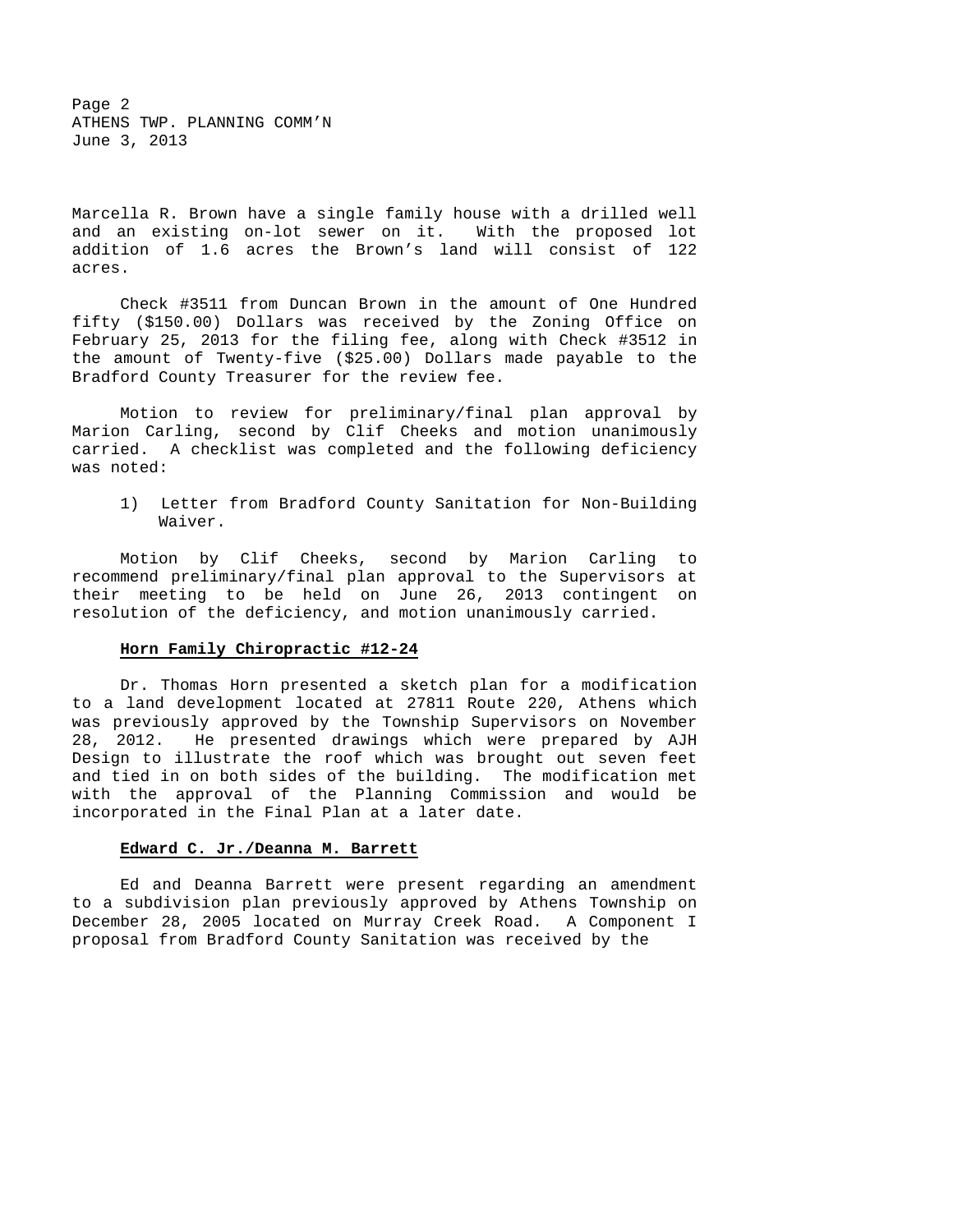Page 3 ATHENS TWP. PLANNING COMM'N June 3, 2013

Zoning Office on May 17, 2013 which requires approval from the Township Supervisors. Ed Reid, Zoning Officer, explained that it requires that the DEP Note be taken off and to identify the perc sites on the previously recorded subdivision.

 Check #2425 in the amount of Fifty and no/100 (\$50.00) Dollars for a plot plan amendment was paid by Edward C. Barrett, Jr. on May 17, 2013 for the filing fee.

 Motion by Clif Cheeks to recommend that the Supervisors sign the subdivision document with the updates, second by Marion Carling, and motion unanimously carried.

#### **Sayre Health Care Center #13-10**

 Gary Burcher of Keystone Consulting & Associates, LLC was present along with Skip Schneider, Township Review Engineer for a submission for a Phase 1 land development located at 151 Keefer Lane for the Sayre Health Care Center. The Planning Commission explained to Mr. Burcher that they would like the applicant to submit a letter stating that they wish to withdraw the original submittal and that this is a new submittal.

 The Planning Commission went over the workshop review comments with Mr. Burcher, along with the review comments of Skip Schneider, the Township Review Engineer, in his letter dated May 24, 2013 a copy of which is attached for reference.

 Mr. Burcher agreed to make the changes to the Plan and would submit a revised Land Development Plan at the regular meeting of the Planning Commission in July.

 Motion by Marion Carling, second by Clif Cheeks to approve the Minutes of May 6, 2013 (regular meeting) with the correction of the typographical errors, and motion unanimously carried.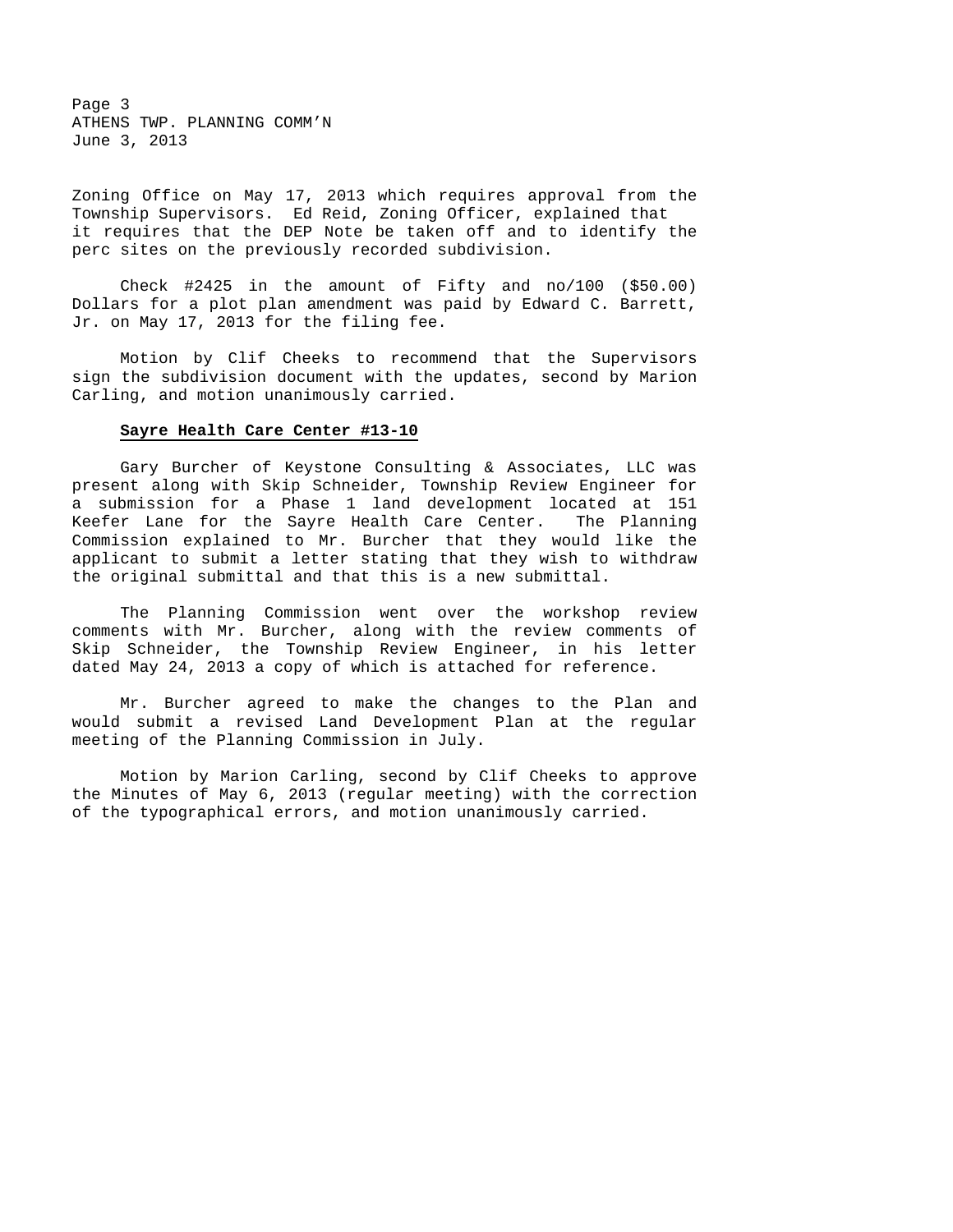Page 4 ATHENS TWP. PLANNING COMM'N June 3, 2013

 The meeting was adjourned at 8:15PM as there was no further business to discuss.

Regular Supervisors mtg. – June 26, 2013 – 7:00PM Regular Planning mtg. – July 1, 2013 – 7:00PM

Respectfully submitted,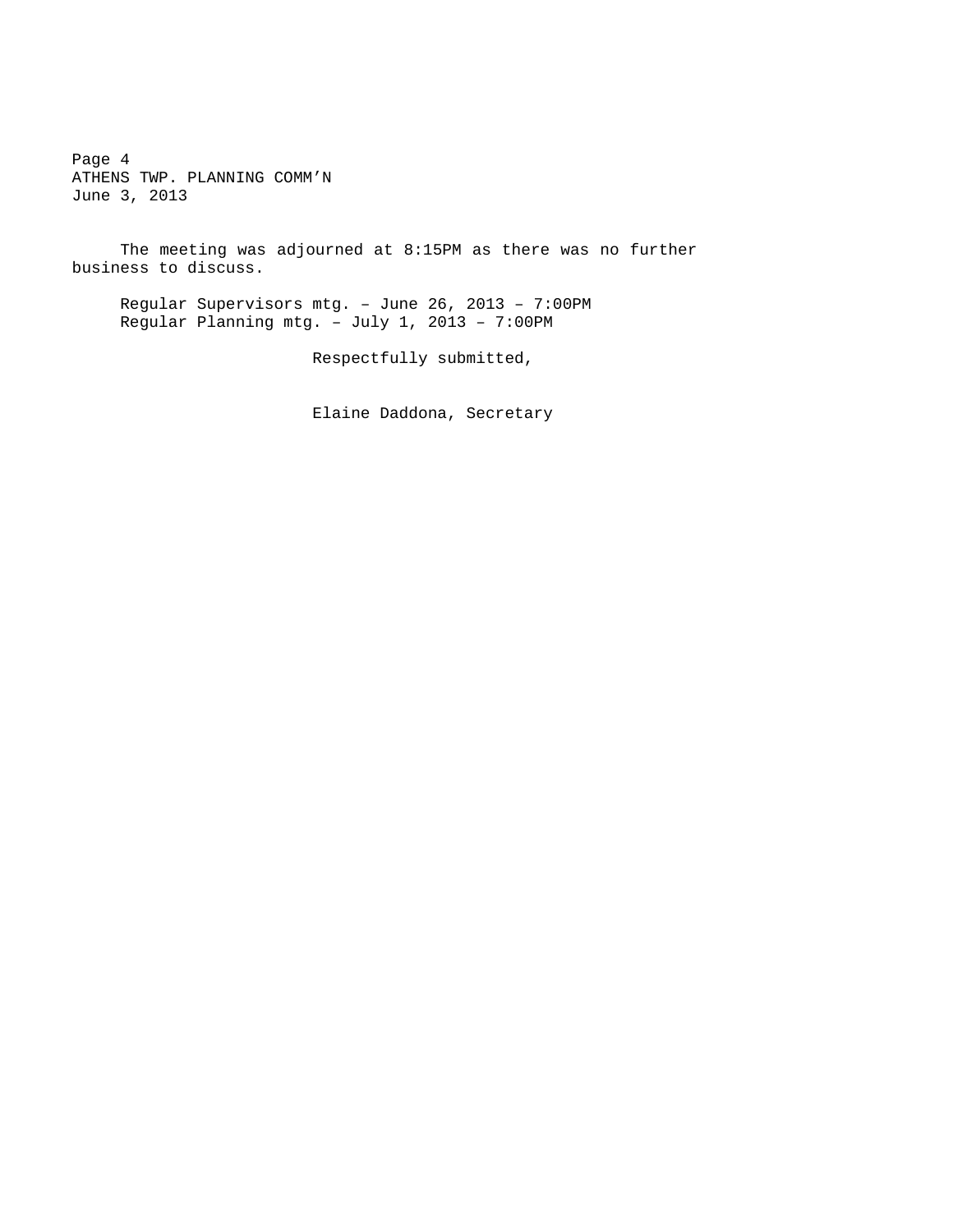# ATHENS TOWNSHIP PLANNING COMMISSION July 1, 2013 7:00 PM

Vice Chairman Clif Cheeks called the meeting to order at 7:00 PM. Members also present were Marion Carling, Mike Narcavage and Ronald Reagan. Scot Saggiomo was not able to attend as he was out of town. Robin Smith was present as acting secretary and Zoning Officer Ed Reid was also in attendance.

# **Application #13-09: Robert J. Sullivan Estate 2-lot subdivision on Murphy Road.**

The Sullivan Estate is subdividing a parcel of 24.2897 acres off their 371.465 acres for a residential site. This parcel will become part and parcel to an adjoining parcel owned by Edward C. and Deanna M. Barrett to form a single lot of 126 acres. This parcel contains a house, well and on-lot septic system. The residual parent tract also contains a house, well and on-lot septic system, therefore a non-building waiver will be required. Clif had a question on the wetlands – they are not in the legend. Bruce Benish, the surveyor on this subdivision, said he has shown them on the map and pointed them out to the Board. Ed Reid suggests he put a note on the plan with the typestyle to show these are wetlands.

On motion of Ron, second by Marion, it was unanimous to review this subdivision. The checklist was completed and no deficiencies were noted, however, the Board had a comment that the setbacks on the North side of the part and parcel lot should not be there since it will be adjoining the Barrett property.

On motion of Mike, second by Marion, it was unanimous to recommend preliminary and final plan approval to the Supervisors for their meeting of July 31, 2013.

# **Application #13-10: Joseph N./Ruth Elsbree 2-lot subdivision on Meadowlark Drive**

Joseph and Ruth Elsbree are subdividing the parent tract of 90 acres into two parcels. Lot 1 will be 89 acres and contains a house, well and on-lot septic system, therefore a nonbuilding waiver will be required. Lot 6 will be 1.003 acres and has a septic system permit for an on-lot residential septic system.

On motion of Mike, second by Ron, it was unanimous to review this subdivision. There were no deficiencies noted.

On motion of Ron, second by Mike, it was unanimous to recommend preliminary and final plan approval to the Supervisors for their meeting of July 31, 2013.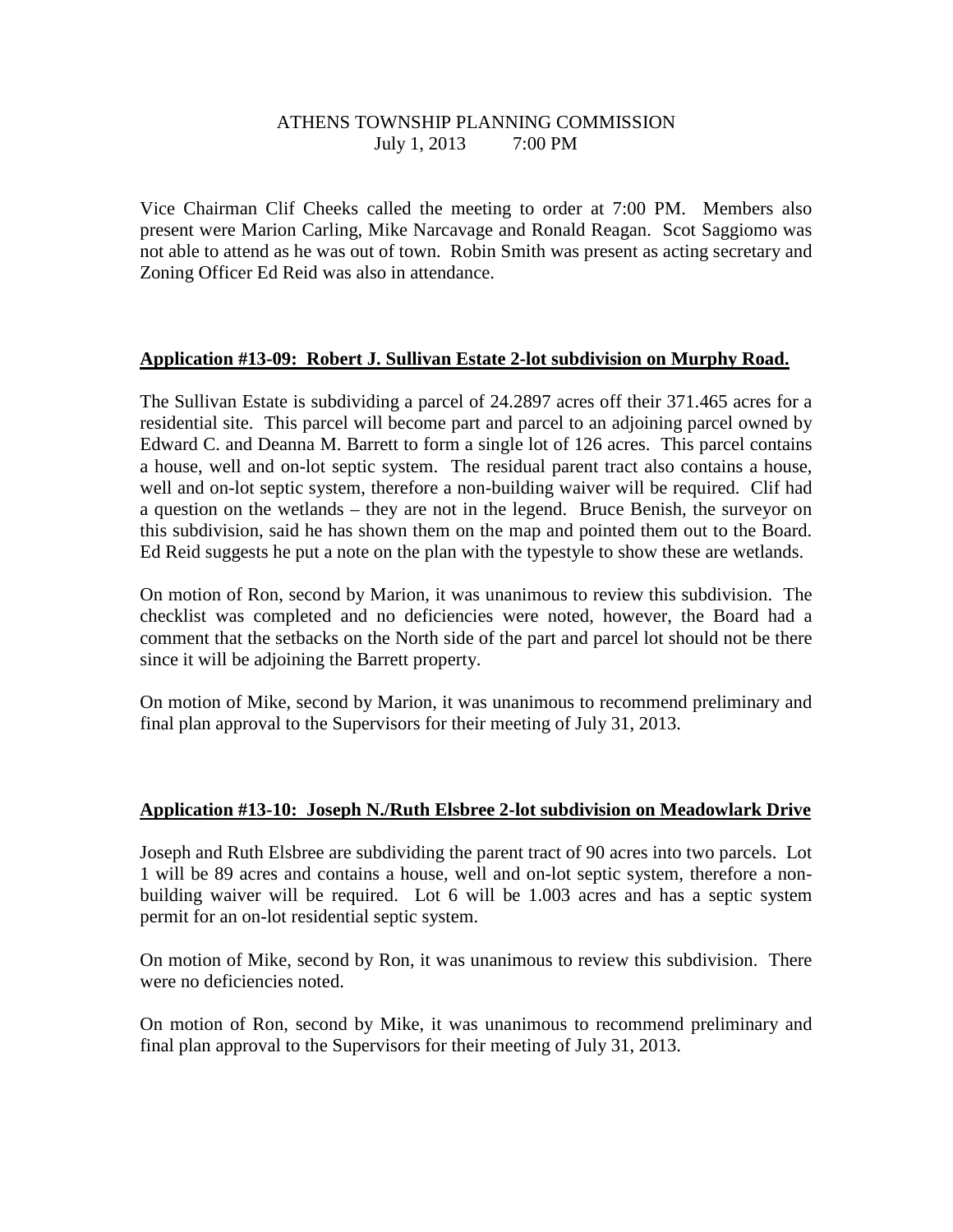Page Two Athens Township Planning Commission July 1, 2013

# **Application #13-11: Sayre Health Care Center, LLC Phase 1 land development on Keefer Lane**

Gary Burcher of Keystone Consulting & Associates presented Phase 1 of the new land development for Sayre Health Care Center, LLC. On June 26, 2013, the Supervisors accepted Sayre Health's letter of withdrawal of all plans previously filed with the township for this project in anticipation of this new submission. Gary said he had not received any correspondence from the Zoning Office or from the Township Engineer concerning any issues or corrections. He did say he received the NPDES permit today. Ed gave Gary a copy of Review Engineer Skip Schneider's letter, which had no adverse comments.

Gary explained the new plan to the Board. The nursing home will be in the middle portion of the lot and will have a detached laundry building. The number of beds in this nursing home will be equal to the number currently in Sayre House, which will be eliminated by this project. A personal care home may come later, but that is a very competitive business. At this point it is non-marketable for the kind of investment it would require. The new ordinances will be applicable to any future additions. The sewer module that was approved prior will still be applicable from both DEP and Athens Township Authority, which they will supply for our files. They will again be requesting a waiver for sidewalks along Lamoka Road. The storm water basin will have a chain link fence with a gate so they will be able to get in and mow. The existing wooded condition will remain on the part of the lot toward Lamoka Road, but they will tweak it so it looks more park-like. Gary added that they will be giving the adjacent property owners a good amount of time to remove their plants from Sayre Health's property.

Gary said the neighbors had requested the project look as 'residential' in character as possible. Their lighting plan has been designed to do just that, keeping the light shining down, and looking residential in height, scale and character. Robin asked for clarification about the future building footprint for a 24-bed facility shown on the plan to be sure it was not considered approved as part of this land development, and it is not.

Marion asked what the total impervious coverage was, as it is just shown for the building itself and does not include blacktop, concrete, etc. Gary will add the total impervious surface amount to the plan.

Clif asked what type of guarantee we have that the earthen berm will not be removed as protection for the Bobb property. Eddie said if they were to remove the berm, they would have to replace it with some type of screening, and added that the land development process will protect the adjacent property owners. Robin will call John Thompson and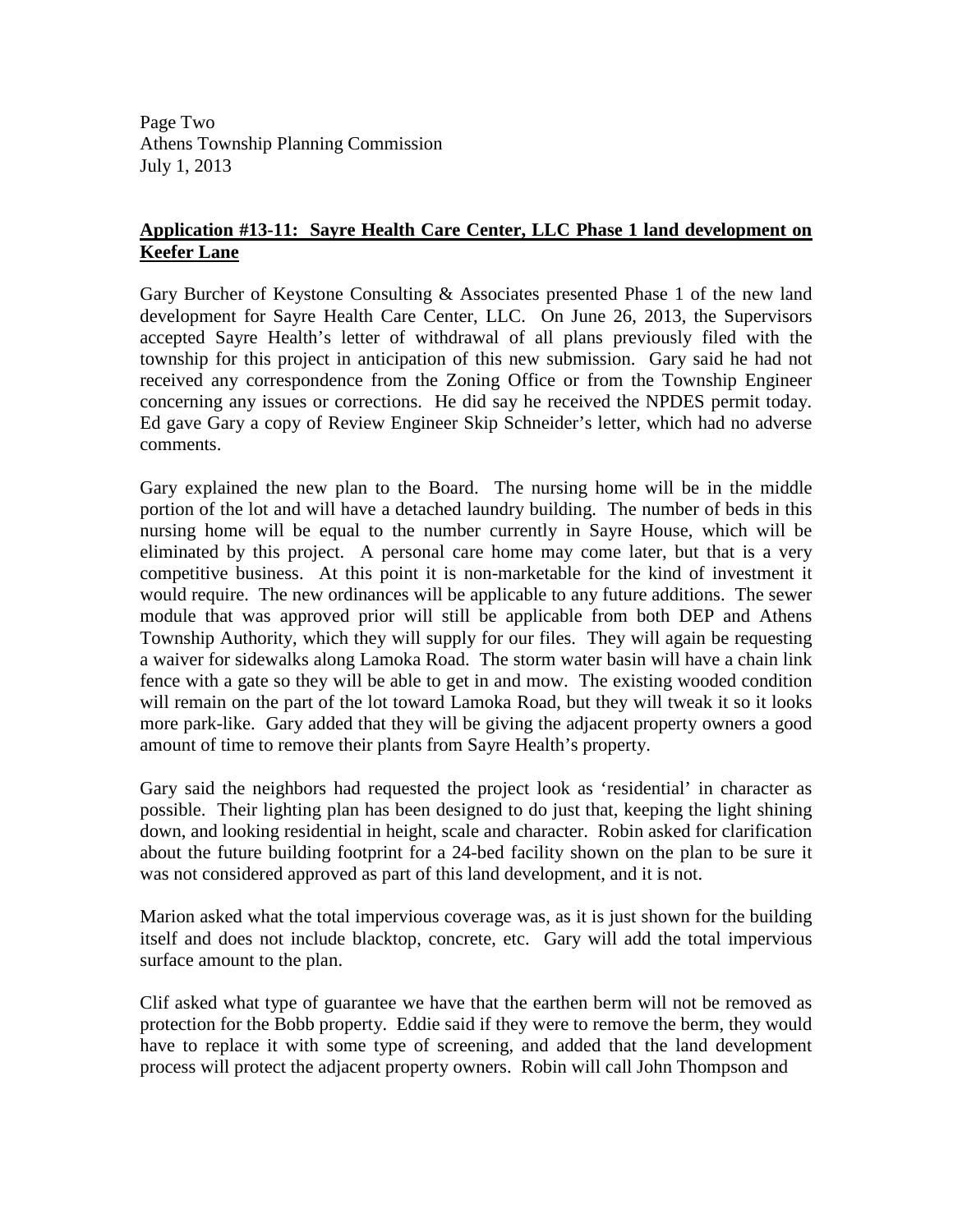Page Three Athens Township Planning Commission July 1, 2013

get the language to include on the plans to ensure the berm remains undisturbed. Gary added that the NPDES permit does NOT include the berm area.

Marion asked why the sign out front will be 'split'. Gary said that Sayre Health Center will use half of the sign and the other half will be reserved for future expansion, so it will be blank for now.

On motion of Mike, second by Marion, it was unanimous to review this land development. Deficiencies were as follows:

- 1) Need letter requesting sidewalk waiver along Lamoka Road
- 2) Need total impervious surface listed on the plan
- 3) Need owner's signatures on the plan

Comment: would like language added to the plan stating the earthen berm will not be removed to the east of the Bobb residence.

On motion of Ron, second by Marion, it was unanimous to recommend preliminary plan approval for this land development to the Supervisors for their July 31, 2013 meeting.

Marion made the motion to approve the minutes of June 3, 2013 and Clif made the second. Both Mike and Ron were absent from that meeting and therefore abstained from the vote. Since there was not a quorum of the entire board in favor, the motion fails. They will take another vote at their meeting of August 5, 2013.

There being no further business, on motion of Ron, second by Clif, it was unanimous to adjourn the meeting at 8:35 PM.

Respectfully submitted,

 Robin L. Smith Acting Secretary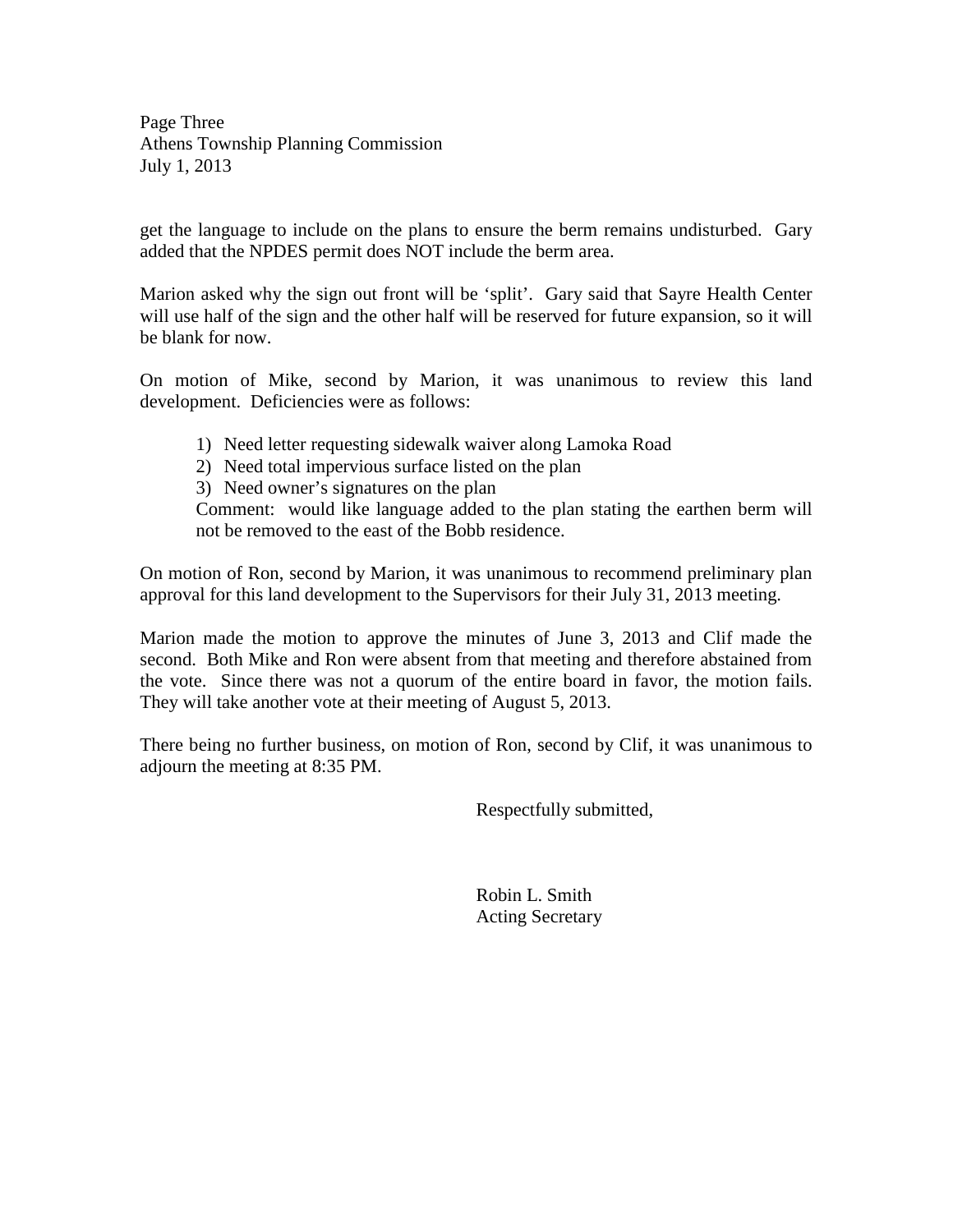# ATHENS TOWNSHIP PLANNING COMMISSION Regular Meeting August 5, 2013

The regular meeting of the Athens Township Planning Commission was called to order on Monday, August 5, 2013 at 7:00PM by Chairman, Scot Saggiomo.

Present: Scot Saggiomo, Clif Cheeks, Marion Carling, Ronald Reagan, Ed Reid, Zoning Officer, and Secretary, Elaine Daddona. Mike Narcavage was unable to attend. Sign-in sheet was available for all others present.

 $\sim$  Comment [E1]:

Scot Saggiomo stated that a workshop was held to review the plans submitted, but that it was for information only and no decisions were made at that time.

#### **Raven Holding Co.LLC #13-12**

 Dave Lubin, property owner, was present along with James Gensel of Fagan Engineers for review of a two-lot subdivision located in the Valley Business Park, zoned Industrial. The application for this two-lot subdivision was submitted on July 15, 2013 and survey was prepared by Fagan Engineers, survey dated July 12, 2013. Documents received by the Zoning Office on July 15, 2013 are as follows: Application for review, Project Narrative, copy of Deed and survey map prepared by Fagan Engineers. Project Narrative states that this project is to establish a 4-acre lot subdivision on the north side of the Road B in the Valley Business Park. The 4-acre lot will be subdivided from Lot 2 of the Valley Business Park shown as Tax Map Parcel #09-006.00-013. This lot is to be conveyed to DPA Properties, LLC for development.

 Check #7747 from Fagan Engineers dated July 15, 2013 in the amount of One Hundred fifty (\$150.00) Dollars was received for filing fee, along with Check #7748 made payable to the Bradford County Treasurer in the amount of Twenty-five (\$25.00) Dollars for the review fee.

 Motion to review for preliminary/final plan approval by Clif Cheeks, second by Marion Carling and motion unanimously carried. A checklist was completed and the following deficiencies were noted:

- 1) Need signature block on the Plan.
- 2) Need signatures on the Plan.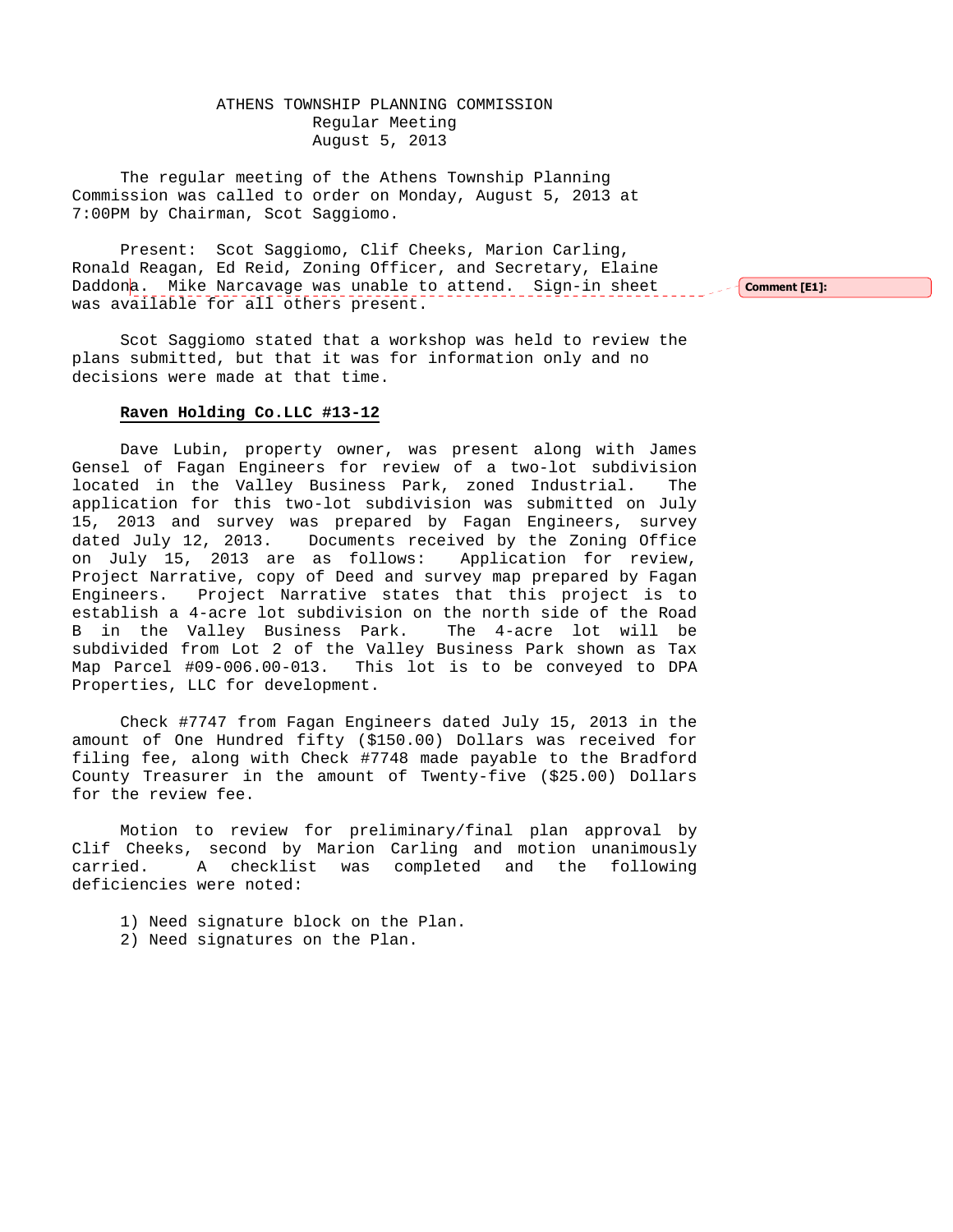Page 2 ATHENS TWP. PLANNING COMM'N August 5, 2013

- 3) Need to show utilities on the Plan.
- 4) Need to remove wording "Road B" from the Plan.
- 5) Need to note the acreage of Lot 2 on the Plan.
- 6) Need legend on the Plan.
- 7) Need monuments and markers shown on the Plan with acknowledgment of surveyor.
- 8) Need to change the 25 foot driveway setback to 35 feet.
- 9) Tax Map number needs to be corrected on the Plan.

 Motion by Ron Reagan, second by Marion Carling to recommend preliminary/final plan approval to the Supervisors at their meeting to be held on August 28, 2013 contingent on resolution of the deficiencies, and motion unanimously carried. The corrections must be received by the Zoning Office by August 23, 2013.

### **Esther M. Smalley to Mahonski**

 Pamela Mahonski, applicant, was present for a one lot subdivision owned by Esther M. Smalley, Lot A to be a lot addition to adjoining lands of Bruno Eric and Pamela Ann Mahonski located on Vista Drive, zoned Residential-Urban. Survey plan of Scott S. Williams from Butler Land Surveying, LLC dated July 12, 2013 and received by the Zoning Office on July 15, 2013 was submitted for review along with the following documents: Application for Review, Project Narrative, copy of Deed and filing and review fees.

 Check #6109 of Pamela Mahonski dated July 15, 2013 in the amount of One Hundred fifty (\$150.00) Dollars was received by the Zoning Office for the filing fee, along with Check #6110 in the amount of Twenty-five (\$25.00) Dollars made payable to the Bradford County Treasurer for the review fee.

 The Planning Commission was unable to review the Plan due to the fact that Mrs. Mahonski did not provide a notarized Power of Attorney from the landowner to proceed with the application, and she was notified of this discrepancy.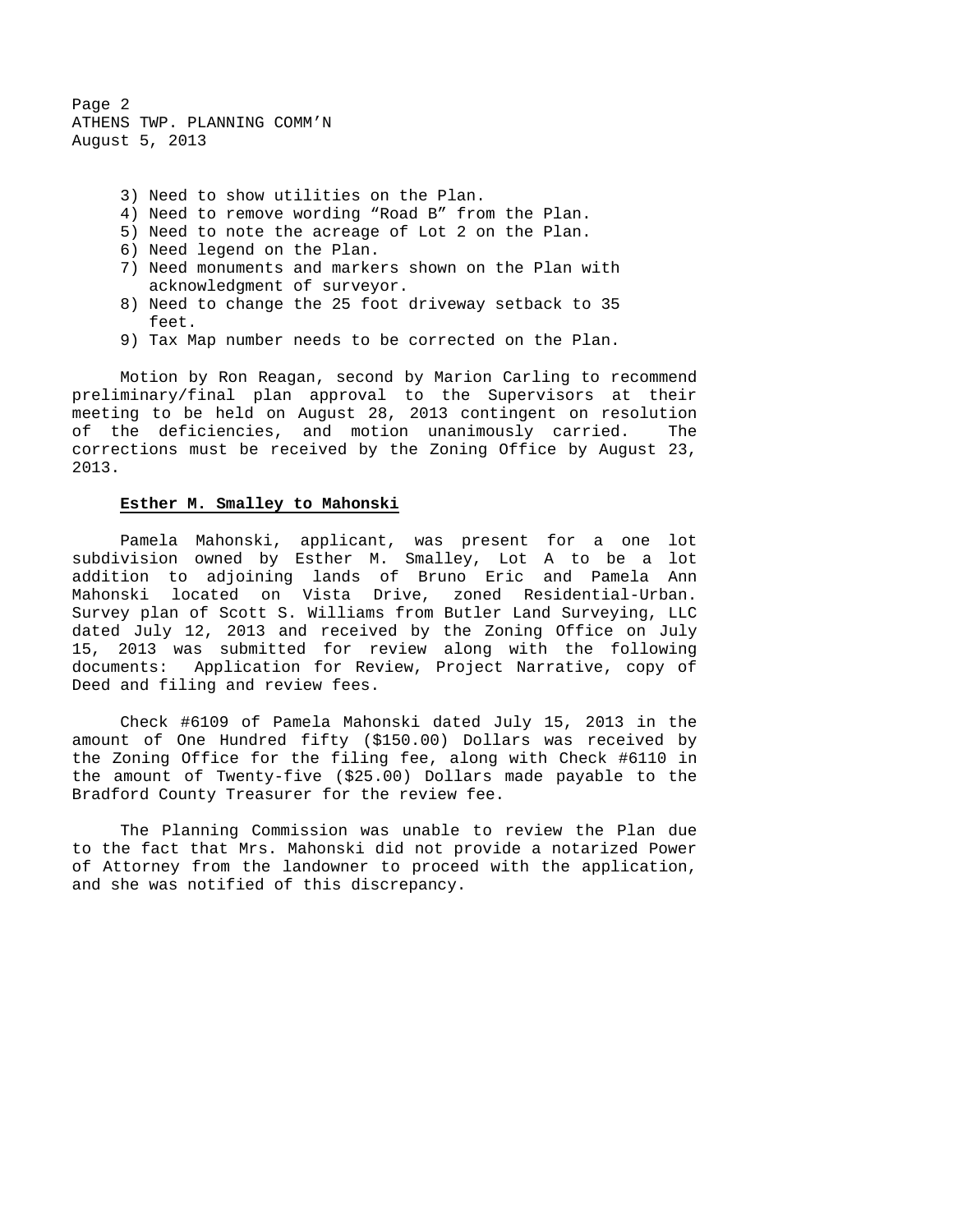Page 3 ATHENS TWP. PLANNING COMM'N August 5, 2013

#### **Seaboard International, Inc. – Sketch Plan**

 Darin Rathbun, P.E. from Hunt Engineers was present for and on behalf of DPA Properties, LLC with an Overall Sketch Plan of a land development located in the Valley Business Park off of King Road, zoned Industrial. The proposed development on the 4.0 acre parcel will include an approximately 20,000 SF building, storage area and associated site improvements. The creation of a shared driveway with another proposed project was discussed and it was agreed by the Engineer and the Planning Commission that it would need to be moved and a Maintenance Agreement for the driveway would have to be created. Mr. Rathbun stated the land development plan is similar to what they had submitted to the Planning Commission previously. Ron Reagan of the Planning Commission stated that since there was a issue of sewer capacity for the proposed developments in the Industrial Park, they would need a letter from the Engineer for and on behalf of the applicants regarding the need for sewer to create the jobs in the Industrial Park.

### **Valley Industrial Sketch Plan**

 Darin Rathbun, P.E. from Hunt Engineers presented an Overall Sketch Plan for the proposed development of Valley Industrial located off of King Road in the Industrial Park, zoned Industrial. The proposed development on the 22.93 acre parcel will include a multi-phased development for the Dresser Rand Company of Painted Post, New York for an LNG Equipment Test Pad. Project Narrative states Phase I will include an approximately 34,000 SF temporary concrete equipment test pad, 40ft by 60ft office trailer (to be occupied by eight employees when they are testing equipment), gravel area and associated site improvements. Phase 2 will include the development of an approximately 100,000 SF building, truck loading area, concrete storage pad and associated site improvements.

 Mr. Rathbun stated they would submit the formal Preliminary Plans for development of these projects for the next Planning Commission meeting.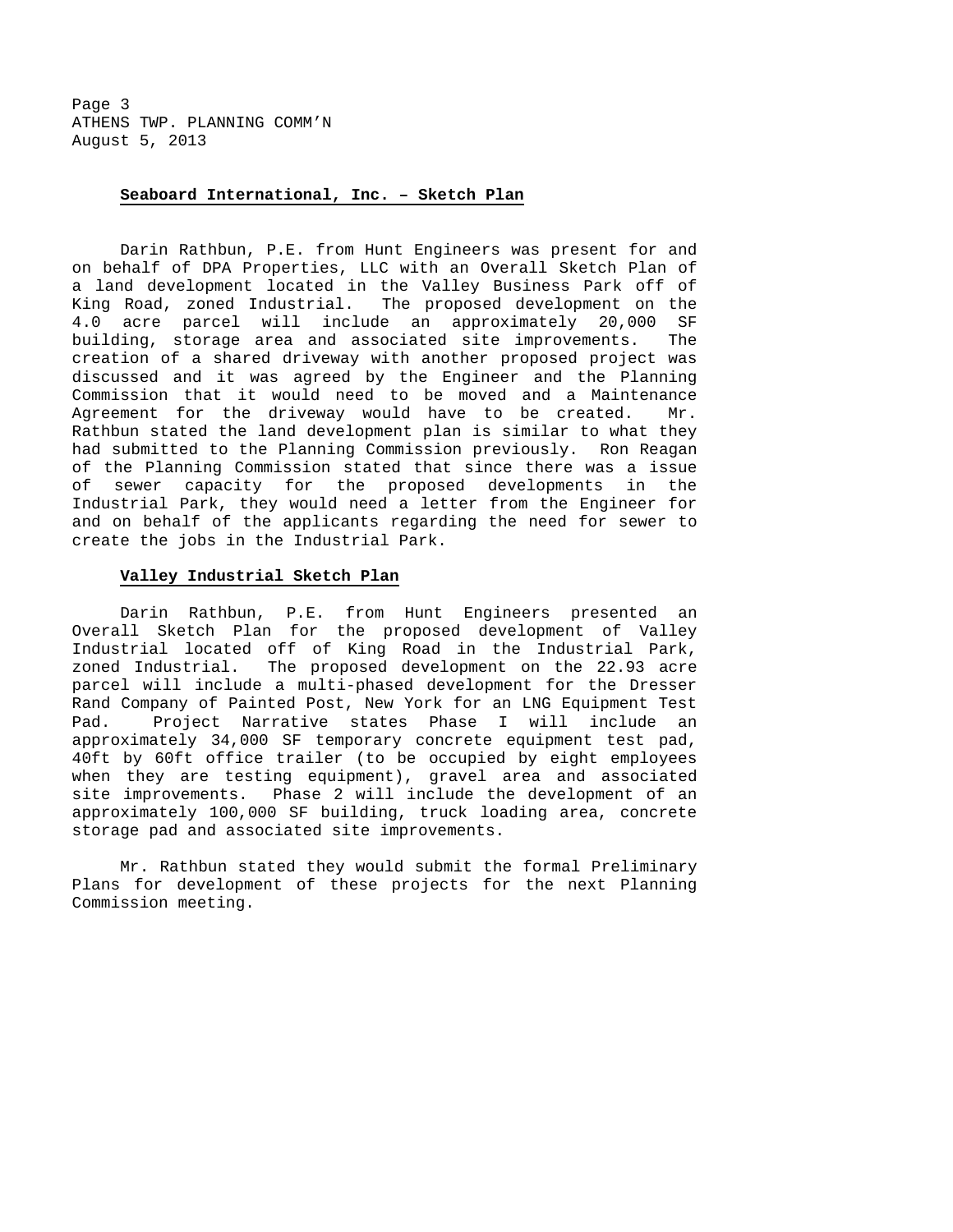Page 4 ATHENS TWP. PLANNING COMM'N August 5, 2013

#### **Round Top Park Plan Expansion #13-13**

 Richard Bean, Parks Commission Chairman, was present along with Michael Haas of Haas Landscape Architects who presented a Construction Document dated July 10, 2013 and received by the Zoning Office on July 15, 2013 for a Round Top Park Plan Expansion located at Round Top Park off Bobcat Road, zoned Public, in the area of the pond consisting of a 13.1 acre parcel. Mr. Haas submitted photographs of a proposed walkway and fishing pier and discussed the plan for development to make the area safe and accessible to everyone. He stated that Phase 1 would consist of clearing the woods and putting the pads in for the pavilions being added.

 Motion by Ron Reagan, second by Clif Cheeks to review the Plan for preliminary/final plan and motion unanimously carried. A checklist was completed and the following deficiencies were noted:

- 1) Parking spaces should be 10 by 20.
- 2) Require access point be thirty (30) feet and drive aisles be twenty-four (24) feet.
- 3) Need signature block on the Plan.
- 4) Need Engineer's stamp and signature on the Plan.
- 5) Need acknowledgement statement of the owner.
- 6) Require the outside agencies' permit approvals.

 Motion by Ron Reagan, second by Clif Cheeks to recommend approval to the Supervisors at their meeting to be held on August 28, 2013 contingent on resolution of the deficiencies, and motion unanimously carried.

 Motion to approve the Minutes of July 1, 2013 as read by Marion Carling, second by Ron Reagan, and motion unanimously carried.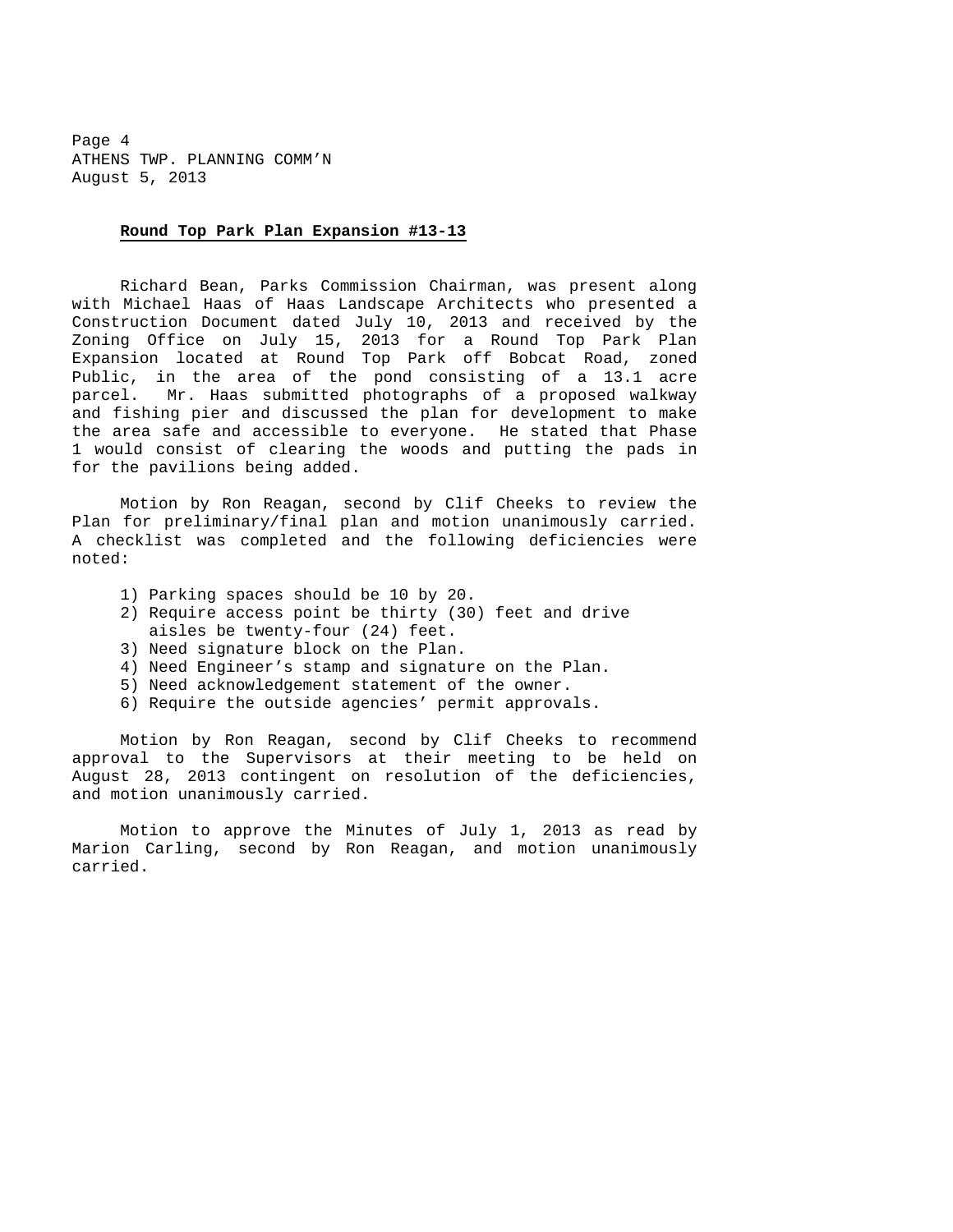Page 5 ATHENS TWP. PLANNING COMM'N August 5, 2013

 The meeting was adjourned at 9:38PM as there was no further business to discuss.

Regular Supervisors mtg. – August 28, 2013 – 7:00PM Regular Planning mtg. – September 9, 2013 – 7:00PM

Respectfully submitted,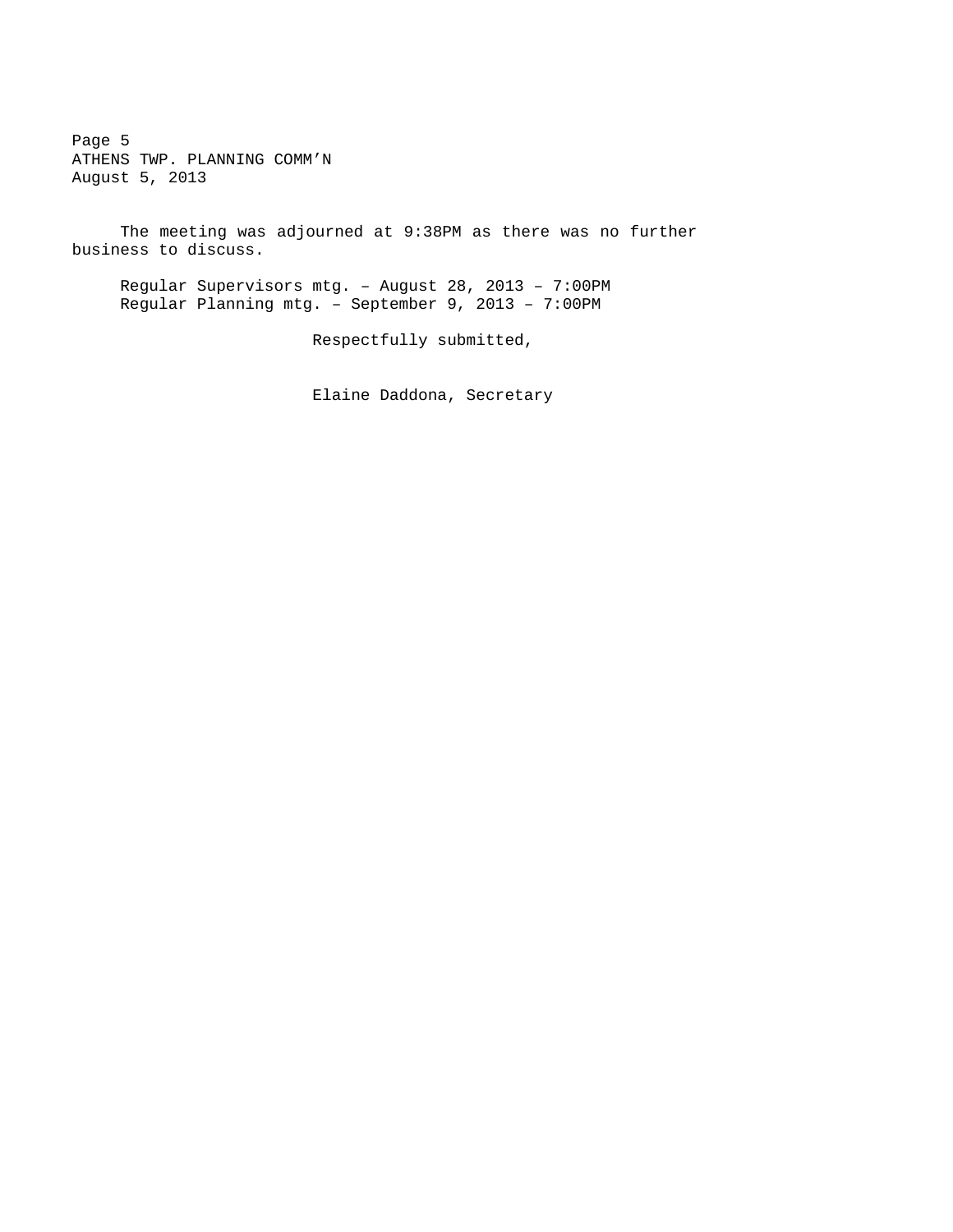ATHENS TOWNSHIP PLANNING COMMISSION Regular Meeting September 9, 2013

The regular meeting of the Athens Township Planning Commission was called to order on Monday, September 9, 2013 at 7:03PM by Chairman, Scot Saggiomo.

Present: Scot Saggiomo, Clif Cheeks, Marion Carling, Ronald Reagan, Mike Narcavage, Ed Reid, Zoning Officer, Skip Schneider, Township Engineer and Secretary, Elaine Daddona. The Comment [E1]: Sign-in sheet was available for all others present.

#### **Esther M. Smalley to Mahonski #13-14**

 Carolyn Harris was present with Pamela Ann Mahonski and presented a notarized Power of Attorney dated August 15, 2013 from Lynn D. Lenox to allow Ms. Harris to execute the documents and facilitate the one-lot subdivision of property owned by Esther M. Smalley, Lot A to be a lot addition to adjoining lands of Bruno Eric and Pamela Ann Mahonski on Vista Drive. Lynn D. Lenox has Power of Attorney for Esther M. Smalley, Power of Attorney dated January 9, 1992. Survey plan of Scott S. Williams from Butler Land Surveying, LLC dated July 12, 2013 was submitted for review along with an Application for Review, Project Narrative, copy of Deed and filing and review fees as stated in the previous Minutes of the Planning Commission on August 5, 2013. Project Narrative states that this is a one lot subdivision of a 0.27 acre parcel described in Bradford County Deed Book 198 at Page 467. Lot A (0.02acre) is vacant and is to be a lot addition to adjoining land of Bruno Eric Mahonski and Pamela Ann Mahonski which has a house that is served by public sewage and water supply systems. The remaining Lot 1 (remaining land 0.25 acre) is to be continued for residential use. No new sewage flow is to be generated from this subdivision. The new lot is 8 feet wide and not to be a building lot. Therefore, no "will serve" letters have been obtained. Surrounding parcels in this area are generally used for residential purposes. The zoning district is Residential Urban.

 Motion to review for preliminary/final plan approval by Ron Reagan, second by Clif Cheeks, and motion unanimously carried. A checklist was completed and no deficiencies were noted.

 Motion by Ron Reagan, second by Marion Carling to recommend preliminary/final plan approval to the Supervisors at their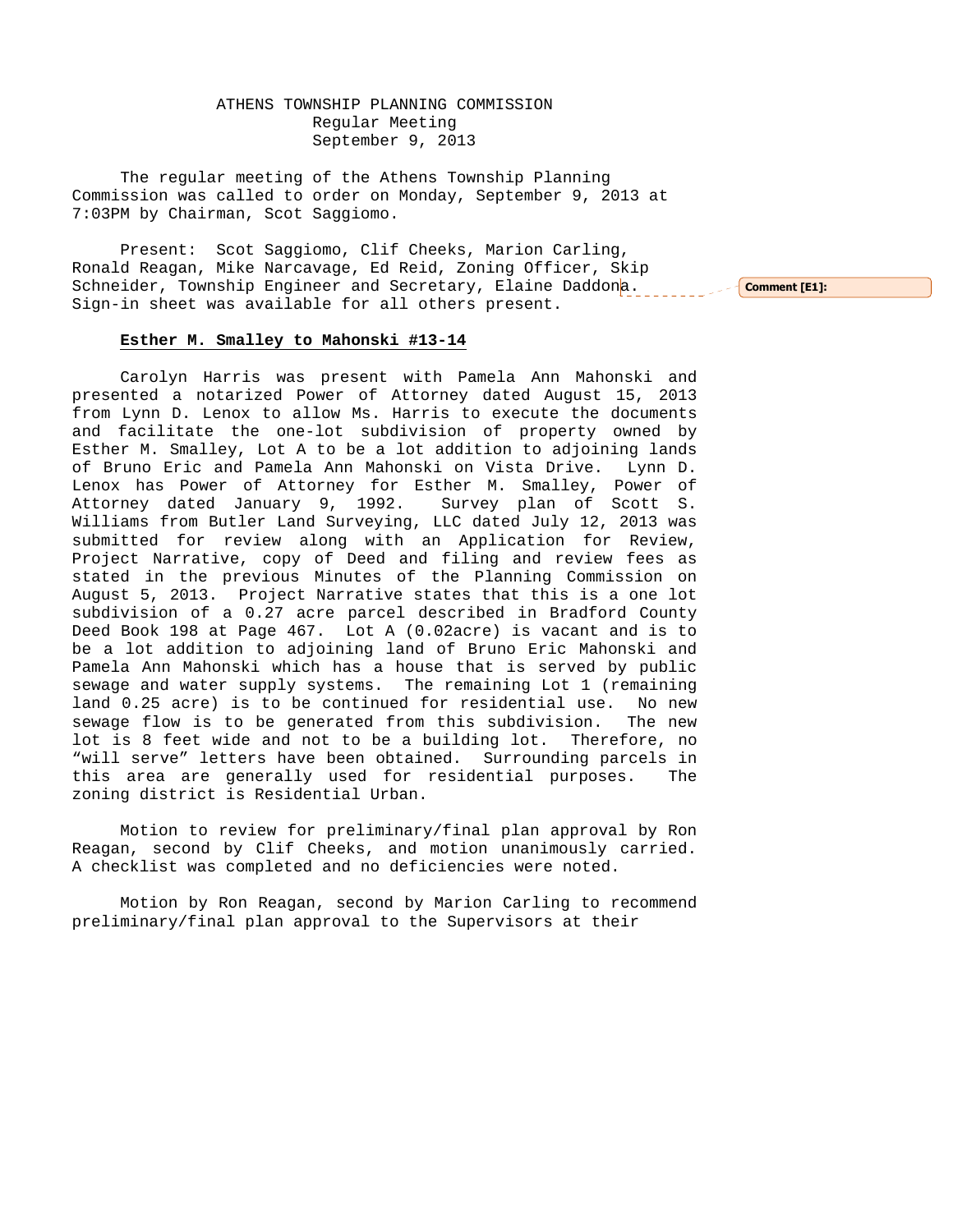Page 2 ATHENS TWP. PLANNING COMM'N September 9, 2013

meeting to be held on September 25, 2013, and motion unanimously carried.

#### **Carl E./Wayne A. Hausknecht #13-15**

 Bruce Benish of Benish Surveying was present along with applicants, Carl E. and Wayne A. Hausknecht for a three-lot subdivision located at 11830 Sheshequin Road, zoned Woodland Conservation and Agricultural. Survey plan dated August 9, 2013 was received by the Zoning Office on August 12, 2013 along with the following documents: Application for Review, Project Narrative, copy of Deed, and filing and review fee payments. Project Narrative states that the purpose of this subdivision is to divide the parent tract of 110.8044 acres into three parcels. Lot#3 which is 64.9822 acres has been tested for an on-lot septic system. Lot#4 which is 19.1133 acres has been tested for an on-lot septic system. This parcel is prime agricultural land and is in the Zone A8 Floodplain. The residual parcel of 26.7089 acres contains a house, well and on-lot septic system installed prior to 1972. Surrounding properties are residential and agricultural. A portion of this property is in the Zone A8 Floodplain.

 Check #2776 of Bruce Benish Surveying dated August 12, 2013 in the amount of Two Hundred and no/100 (\$200.00) Dollars was received for filing fee along with Check #2777 in amount of Twenty-five and no/100 (\$25.00) Dollars for review fee made payable to Bradford County Treasurer.

 Motion by Mike Narcavage, second by Ron Reagan to review for preliminary/final plan and motion unanimously carried. A checklist was completed and the following deficiencies were noted:

- 1) Macafee Road should be listed as McKinney Hill Road on the Plan.
- 2) Need sewage module submitted.
- 3) On Page 2, Lot#3 needs to be changed to Residential in the notes.
- 4) Lot#4 is in Agricultural district and is listed as in the Woodland Conservation district.
- 5) Need to label the easement on Lot#1 that is for Lot#2.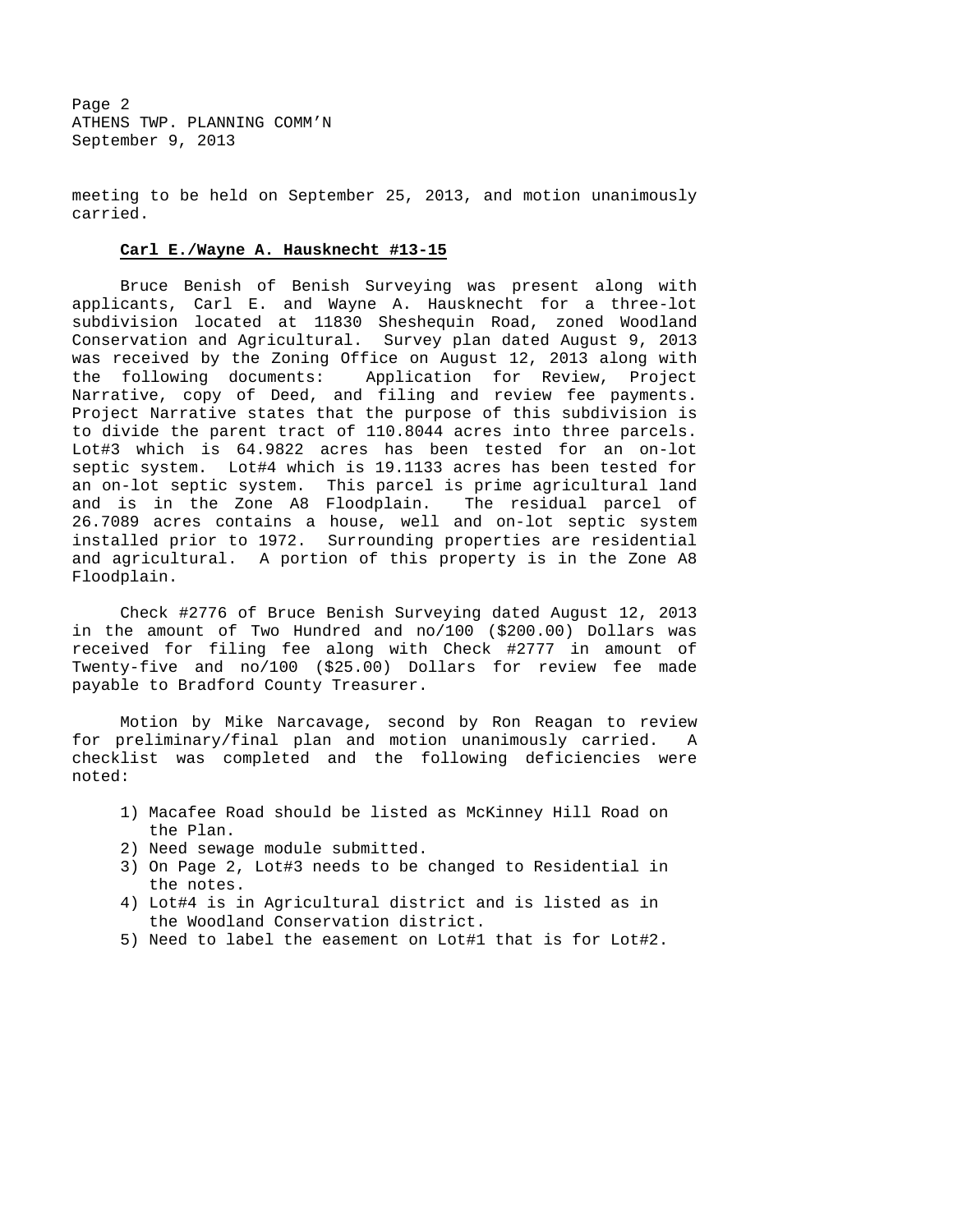6) Section 410 of the Athens Twp. SALDO Ordinance, subsection A3 and A4 regarding Floodplain Management should be listed on the Plan.

 Motion by Clif Cheeks to recommend preliminary/final plan approval, contingent on resolution of the deficiencies, to the Supervisors at their meeting to be held on September 25, 2013, second by Marion Carling and motion unanimously carried.

# **Valley Industrial (Dresser Rand LNGo Development Equipment Pad)**

 Darin Rathbun, P.E. and Christopher L. Wood, EIT of Hunt Engineers were present for the review of the application of Central Bradford Progress Authority for the above referenced land development located in the Valley Business Park off of King Road, zoned Industrial. A Preliminary Plan drawing dated August 19, 2013 and prepared by Timothy Steed, P.E. of Hunt Engineers was received by the Zoning Office along with the following documents: Subdivision and Land Development Application form and review checklist; Narrative; Site location map; Existing Property Deed; Proposed subdivision plan; Addendum to Real Estate Purchase Agreement; PNDI review receipt; One Call Protection List; Will Serve letters for water, sewer, gas, electric, and telephone; Wetlands Map for project area; Flood Insurance rate map for project area; Engineers Cost Estimate; Bradford County Conservation District E&S Plan Application; NPDES Notice of Intent; Act 14 Municipal Notifications with certified mail receipts; E&S Control Plan Narrative; and Post Construction Storm water Management Narrative. As detailed in the narratives and plans, the Central Bradford Progress Authority and Dresser Rand Company plan to develop a vacant 22.9 acre tract of land located on King Road. The project will consist of two (2) phases. Phase 1 will be the construction of an approximately  $2,400$  square foot temporary office building, a development equipment pad, storage area and associated site improvements. Phase 2 will be future development of the remaining tract of land and consist of an approximately 100,000 square foot manufacturing/assembly facility and associated site improvements. Phase 1 of this project will have 4.40 acres of earth disturbance with a net increase in impervious surface cover of 1.71 acres. The proposed site is located on the north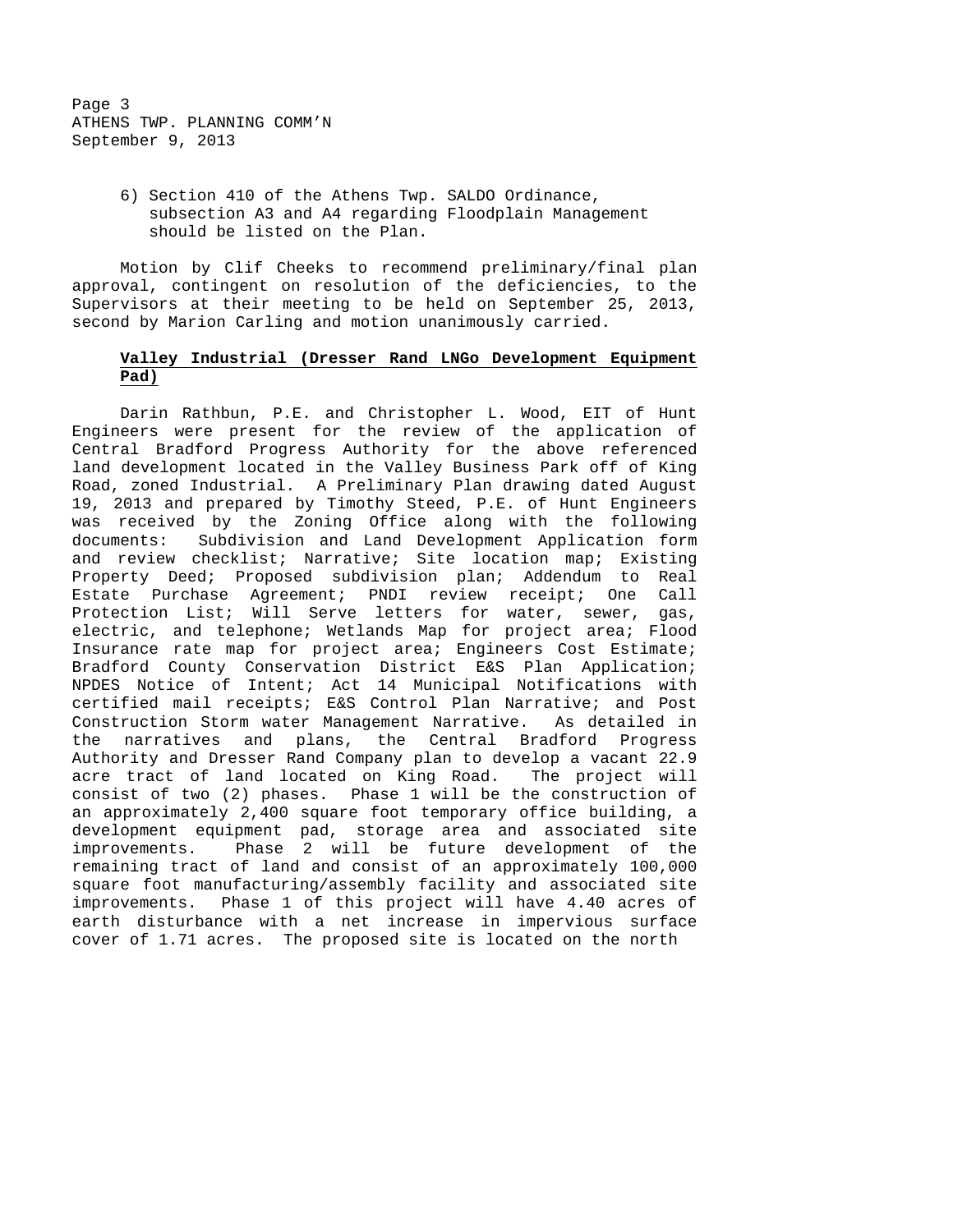Page 4 ATHENS TWP. PLANNING COMM'N September 9, 2013

side of King Road on a 22.9 acre tract of land. The property parent tract, owned by Raven Holding Company, LLS is currently to be subdivided to create this 22.9 acre tract and a four (4) acre tract of land. The Central Bradford Progress Authority will own the 22.9 acre tract of land once the subdivision has been finalized and recorded.

 Check #4391 from the Central Bradford Progress Authority dated August 15, 2013 in the amount of Five Hundred and no/100 (\$500.00) Dollars was paid for the filing fee along with Check #4393 in the amount of Twenty-five and no/100 (\$25.00) Dollars made payable to the Bradford County Treasurer for the review fee, and Check #4392 in the amount of One Thousand Five Hundred and no/100 (\$1,500.00) Dollars for the Engineer review fee.

 Skip Schneider of CEI Engineering presented his review comments in letter dated September 6, 2013 a copy of which is attached for reference. Discussion followed regarding the proposed project and the comments which needed to be addressed prior to a formal review of the Planning Commission.

 The Planning Commission did not wish to review the land development with the number of comments which were noted in the Engineer's review. Mr. Rathbun and Mr. Wood of Hunt Engineers stated that they would submit the corrections by close of the business day on Friday, September 13, 2013 if that was acceptable by the Planning Commission in order to facilitate a recommendation to the Supervisors for their September meeting. It was the decision of the Board to schedule a special meeting of the Planning Commission on Wednesday, September 18, 2013 for a formal review and recommendation to the Supervisors.

# **Seaboard International, Inc.**

 Darin Rathbun, P.E. and Christopher L. Wood, EIT of Hunt Engineers were present for the review of the application of DPA Properties, LLC for and on behalf of Seaboard International, Inc. for a land development located in the Valley Business Park off of King Road, zoned Industrial. A Preliminary Plan drawing dated August 2013 prepared by Timothy Steed, P.E. of Hunt Engineers was received by the Zoning Office on August 19, 2013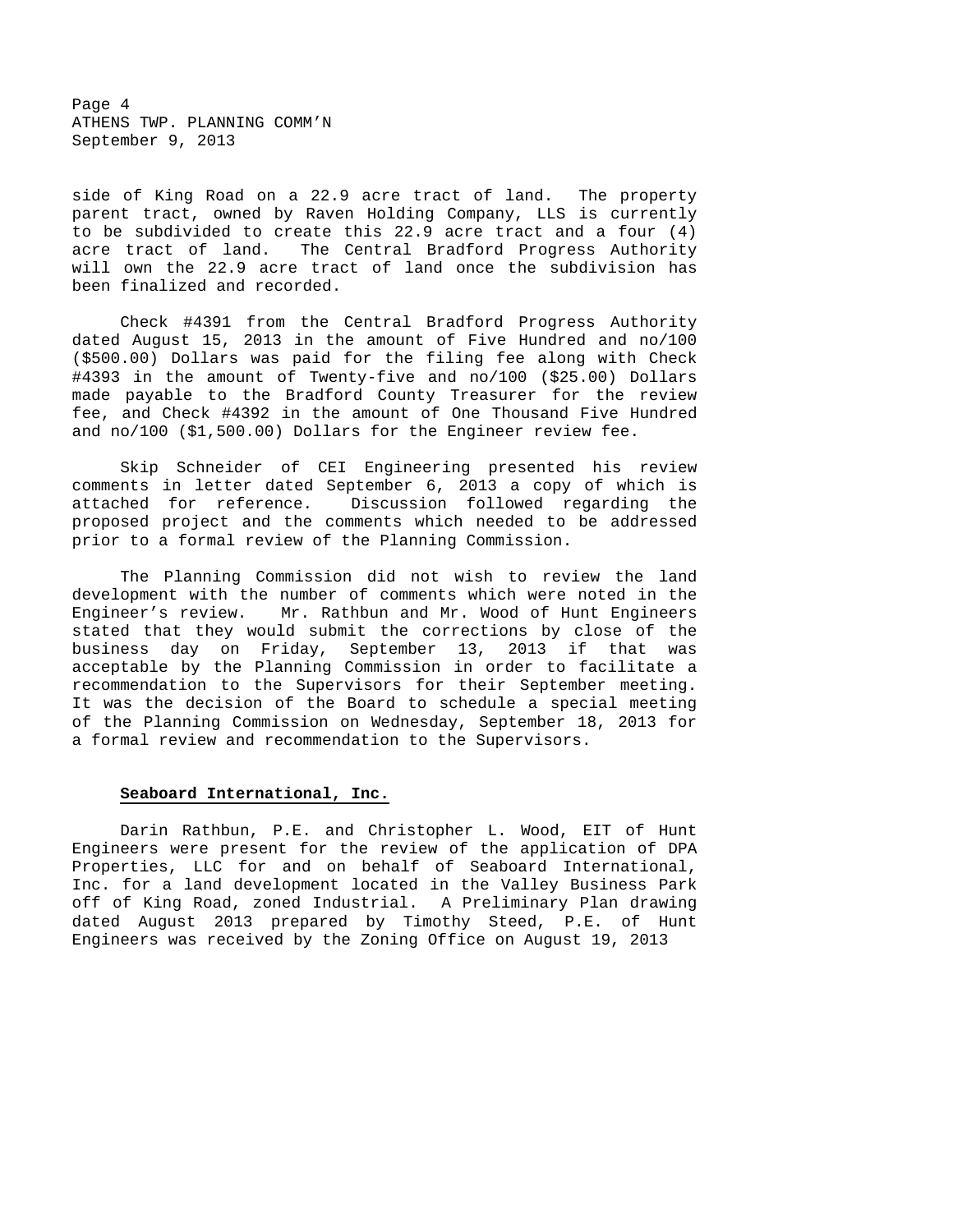Page 5 ATHENS TWP. PLANNING COMM'N September 9, 2013

along with the following documents: Subdivision and Land Development Application form and review checklist; Narrative; Site Location Map; Existing Property Deed; Proposed Subdivision plan; PNDI review receipt; PA One Call Protection List; Will Serve letters for water, sewer, gas, electric and telephone; Wetlands Inventory Map for project area; Flood Insurance rate Map for project area; Elevations Plan; Draft Access Agreement; Engineers Cost Estimate; E&S Plan Application and review fee schedule; NPDES Notice of Intent; Act 14 Municipal Notifications with certified mail receipts; E&S Control Plan Narrative; Post Construction Storm water Management Narrative.

 Check #24239 from Doud BTS, Inc. dated August 13, 2013 and received on August 20, 2013 in the amount of Two Thousand Eight Hundred twenty and no/100 (\$2,820.00) Dollars for the filing fee was received along with Check #24237 in the amount of Twentyfive and no/100 (\$25.00) Dollars made payable to the Bradford County Treasurer for the review fee; and Check #24234 from Doud BTS, Inc. in the amount of One Thousand Five Hundred and no/100 (\$1,500.00) Dollars for the Engineer review fee.

 Skip Schneider of CEI Engineering presented his review comments in letter dated September 6, 2013 a copy of which is attached for reference. Discussion followed regarding the proposed project and the comments which needed to be addressed prior to a formal review of the Planning Commission.

 The Planning Commission did not wish to review the land development with the number of comments which were noted in the Engineer's review. Mr. Rathbun and Mr. Wood of Hunt Engineers stated that they would submit the corrections by close of the business day on Friday, September 13, 2013 if that was acceptable by the Planning Commission in order to facilitate a recommendation to the Supervisors for their September meeting. It was the decision of the Board to schedule a special meeting of the Planning Commission on Wednesday, September 18, 2013 for a formal review and recommendation to the Supervisors.

 Motion to approve the Minutes of August 5, 2013 with minor corrections by Clif Cheeks, second by Marion Carling, and motion unanimously carried.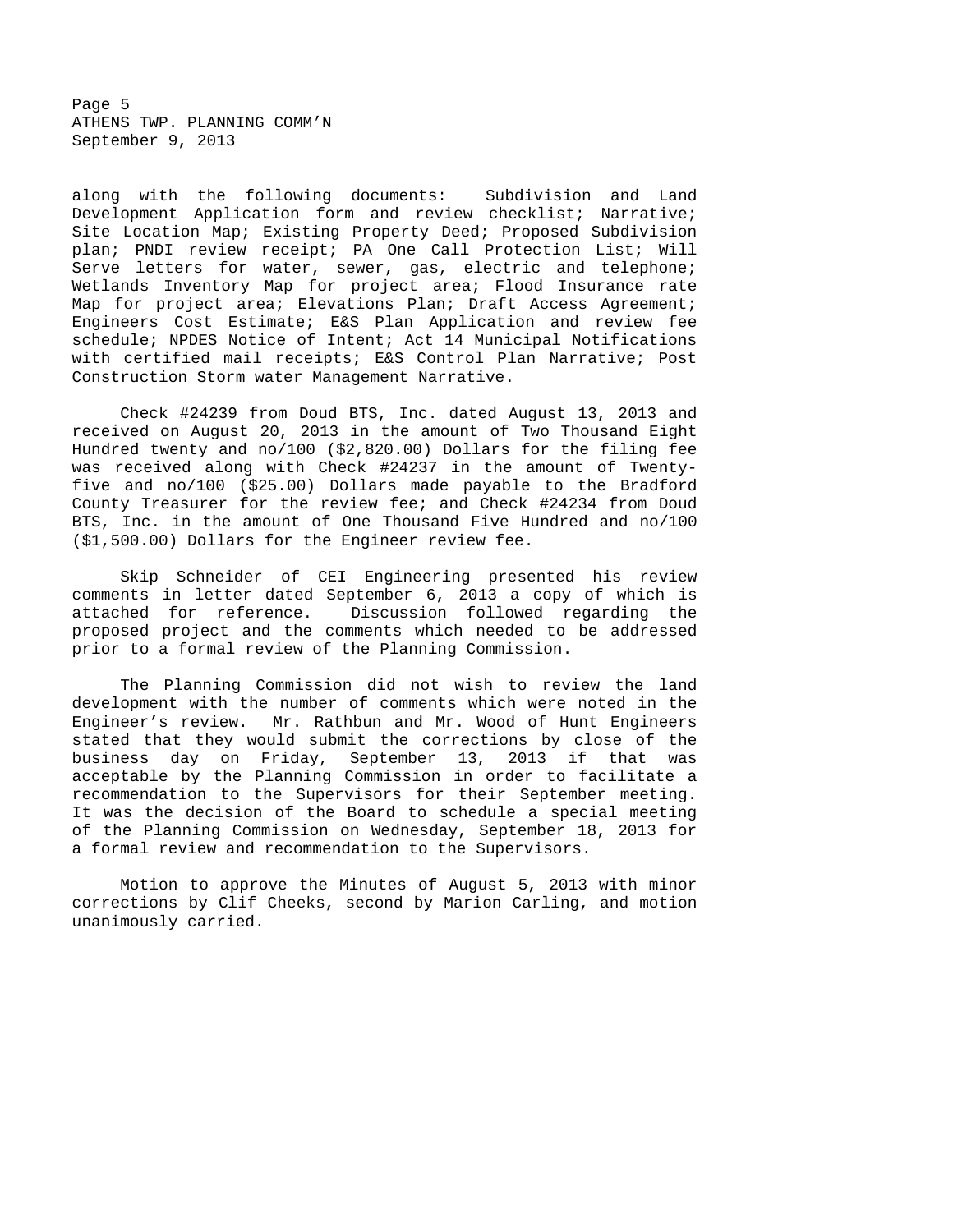Page 6 ATHENS TWP. PLANNING COMM'N September 9, 2013

 Ed Reid, Zoning Officer, wanted to advise the Planning Commission that he had been contacted regarding the Fairfield Inn project in Wilawana, that PennDOT wanted Athens Township to be the applicant or co-applicant regarding the Highway Occupancy Permit for the Storm water issues. He needed to let the developer know if they would be required to keep the storm water on their property or come back to the Planning Commission regarding this issue.

 The meeting was adjourned at 10:30PM as there was no further business to discuss.

Special Planning mtg. – September 18, 2013 – 1:00PM Regular Supervisors mtg. – September 25, 2013 – 7:00PM Regular Planning mtg. – October 7, 2013 – 7:00PM

Respectfully submitted,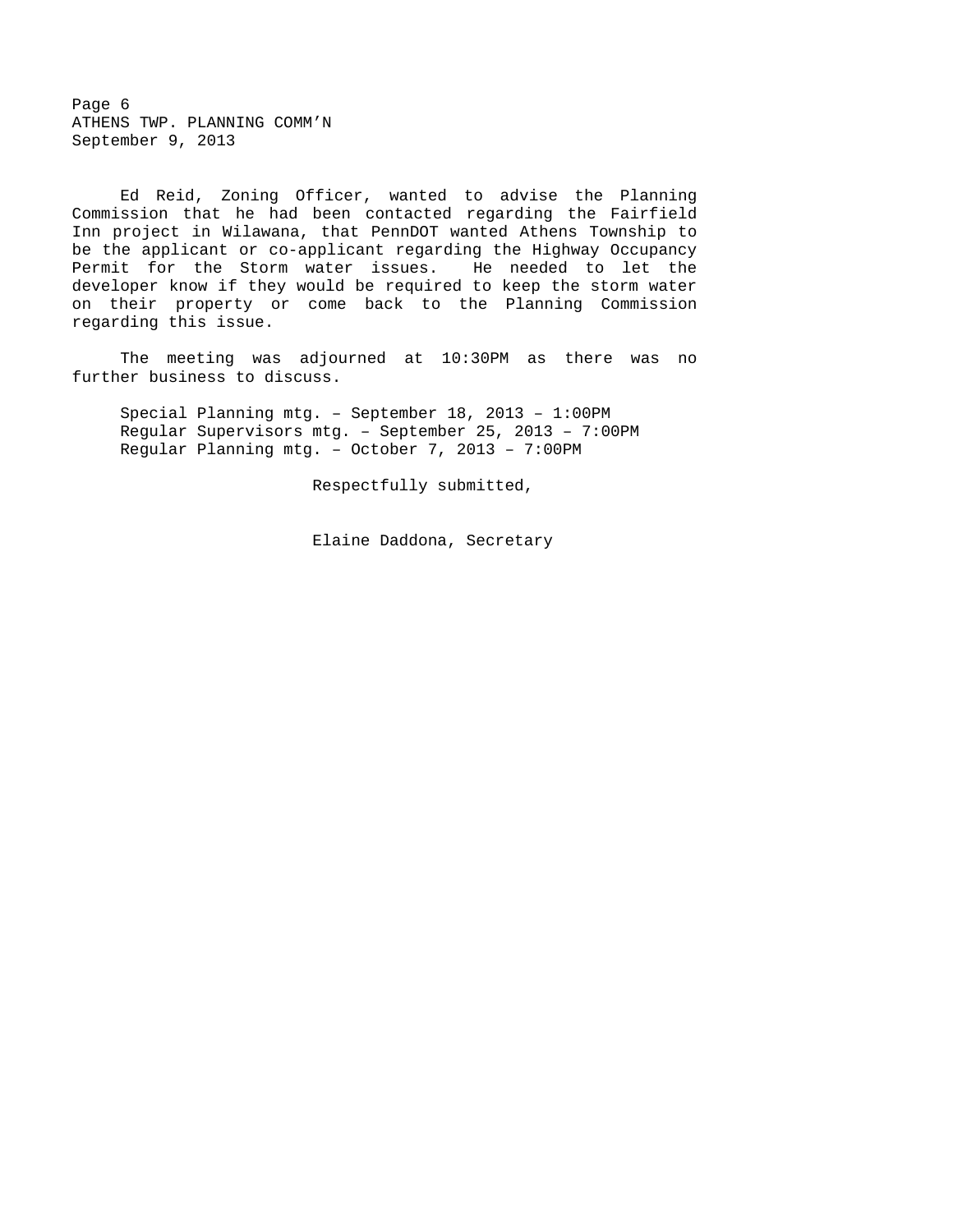ATHENS TOWNSHIP PLANNING COMMISSION Special Meeting September 18, 2013

The special meeting of the Athens Township Planning Commission was called to order on Wednesday, September 18, 2013 at 1:08PM by Chairman, Scot Saggiomo.

Present: Scot Saggiomo, Clif Cheeks, Marion Carling, Ronald Reagan, Cindy Parrish, Zoning Officer, Skip Schneider, Township Engineer and Secretary, Elaine Daddona. Mike Narcavage ser<mark>comment[E1]:</mark> was absent. Sign-in sheet was available for all others present.

## **Dresser Rand LNGo Development Equipment Pad - #13-16**

 Darin Rathbun, P.E. and Christopher L. Wood, EIT of Hunt Engineers were present for the review of the application of Central Bradford Progress Authority for the above referenced land development located in the Valley Business Park off of King Road, zoned Industrial. A revised Preliminary Plan drawing dated August 19, 2013 and prepared by Timothy Steed, P.E. of Hunt Engineers was received by the Zoning Office on September 13, 2013 along with the following documents: Comment response letter dated September 13, 2013 to CEI's comment letter dated September 6, 2013; and revised Post Construction Storm water Plan. A notarized letter of representation to Hunt Engineering for Central Bradford Progress Authority dated September 3, 2013, received by the Zoning Office on September 18, 2013 was submitted in order to proceed with review.

 Skip Schneider of CEI Engineering presented his review comments in letter dated September 17, 2013 a copy of which is attached for reference. Comments of Cindy Parrish, Zoning Officer were discussed prior to formal review.

 Motion to review the land development for Preliminary Plan by Ron Reagan, second by Marion Carling, and motion unanimously carried. A checklist was completed and the following deficiencies were noted:

 #3, #5, and #6 as recorded in CEI letter dated September 17, 2013 of Skip Schneider, review Engineer.

Cindy Parrish, Zoning Officer's comments as follows: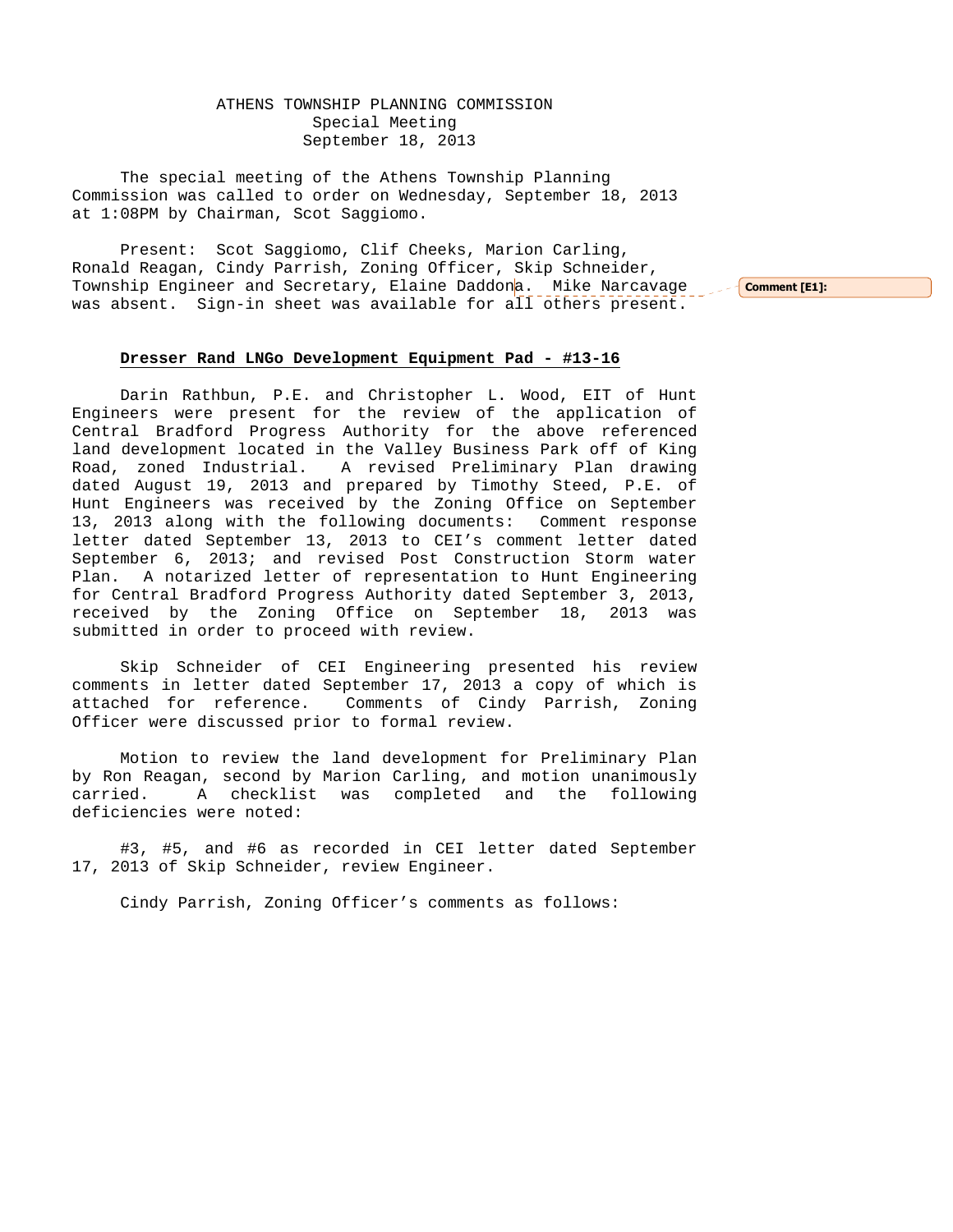Page 2 ATHENS TWP. PLANNING COMM'N September 18, 2013

 Cover sheet: Proposed setbacks still do not match actual parking and building setbacks

 Sheet C3-1: Cartway on King Road is incorrectly stated, needs to be changed to 28 ft.

 Motion by Clif Cheeks, second by Marion Carling to recommend Preliminary Plan approval to the Supervisors at a special meeting of the Supervisors to be held on Thursday, October 3, 2013 at 3:30PM contingent on resolution of deficiencies, and motion unanimously carried.

#### **Seaboard International, Inc.**

 Darin Rathbun, P.E. and Christopher L. Wood, EIT of Hunt Engineers were present for the review of the application of DPA Properties, LLC for and on behalf of Seaboard International, Inc. for a land development located in the Valley Business Park off of King Road, zoned Industrial. A revised Preliminary Plan prepared by Timothy K. Steed, P.E. of Hunt Engineering, along with revised E&S Control Narrative and revised PCSM Report and associated documentation, Comment response letter dated September 13, 2013 to CEI's comment letter dated September 6, 2013 from Skip Schneider was received by Zoning Office on September 13, 2013. A notarized letter of representation from the Ben Doud, Manager of DPA Properties LLC to Hunt Engineering dated September 9, 2013 and received by the Zoning Office on September 18, 2013 was submitted in order to proceed with review.

 Check #24239 from Doud BTS, Inc. dated August 13, 2013 and received on August 20, 2013 in the amount of Two Thousand Eight Hundred twenty and no/100 (\$2,820.00) Dollars for the filing fee was received along with Check #24237 in the amount of Twentyfive and no/100 (\$25.00) Dollars made payable to the Bradford County Treasurer for the review fee; and Check #24234 from Doud BTS, Inc. in the amount of One Thousand Five Hundred and no/100 (\$1,500.00) Dollars for the Engineer review fee.

 Skip Schneider of CEI Engineering presented his review comments in letter dated September 17, 2013 a copy of which is attached for reference. The comments of Cindy Parrish, Zoning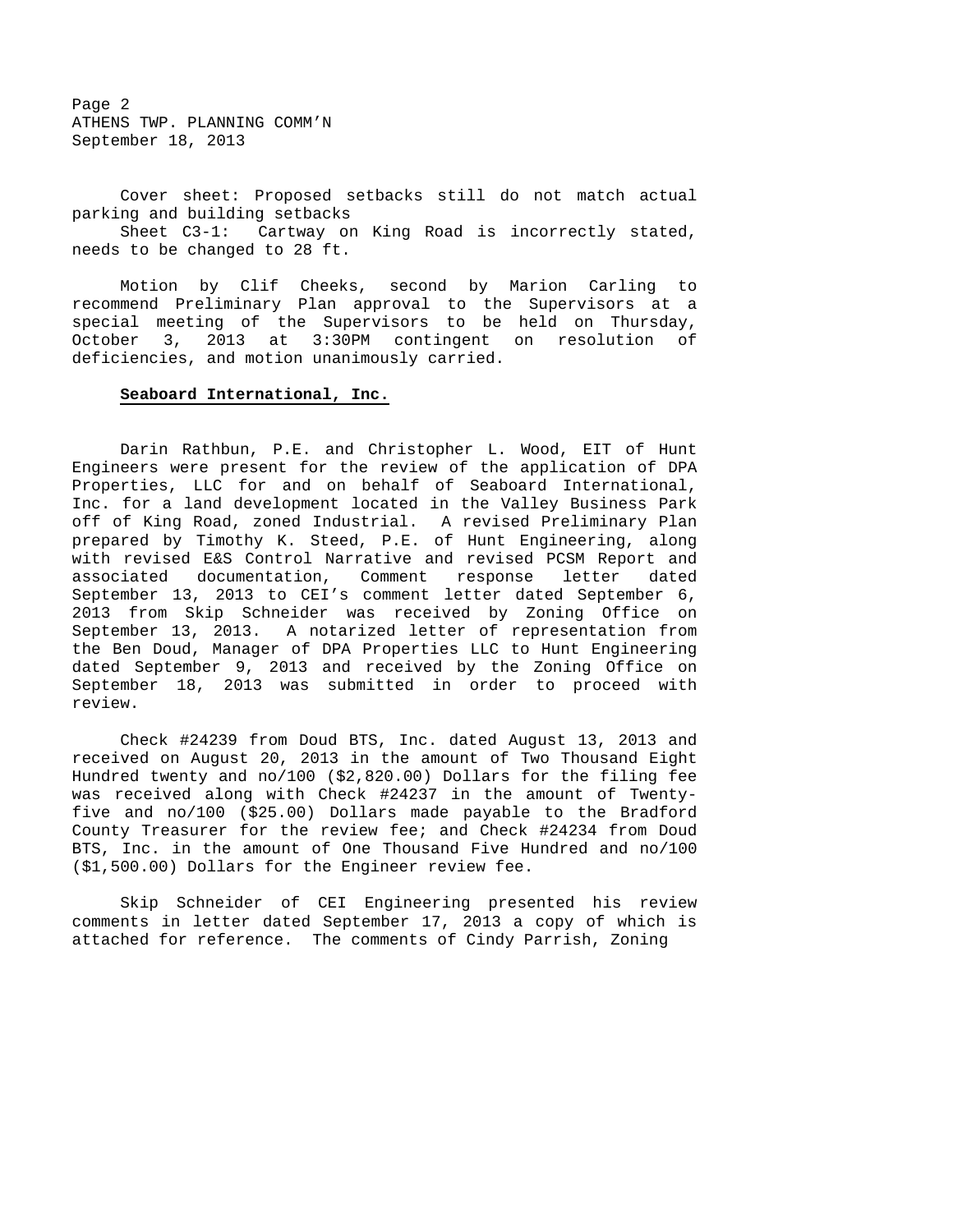Page 3 ATHENS TWP. PLANNING COMM'N September 18, 2013

Officer, were reviewed also. Discussion followed regarding the proposed project and the comments which needed to be addressed prior to a formal review of the Planning Commission.

 Motion by Clif Cheeks, second by Ron Reagan, for Preliminary Plan approval and motion unanimously carried. A checklist was completed and the following deficiencies were noted:

CEI letter of Skip Schneider comment as follows:

 #4 under Zoning Ordinance; #2, #3, #4, #6 and #7 under Subdivision and Land Development Ordinance.

Cindy Parrish Zoning Officer comments:

 Cover sheet: Proposed setbacks still do not match actual distance that building/parking is setback.

 C2-1: Show location of screen plantings per Section 602(D2) of Subdivision and Land Development Ordinance & identify planting material.

COMMENT:

 Detailed information on above ground holding tank and lift station will need to be addressed when Attorney John Thompson works on the Agreement with the Athens Township Sewer Authority.

 Motion by Clif Cheeks, second by Marion Carling to recommend approval for Preliminary Plan to the Supervisors at a special meeting to be to be held by the Supervisors on Thursday, October 3, 2013 at 3:30PM contingent on resolution of the deficiencies, and motion unanimously carried.

 The meeting was adjourned at 2:30PM as there was no further business to discuss.